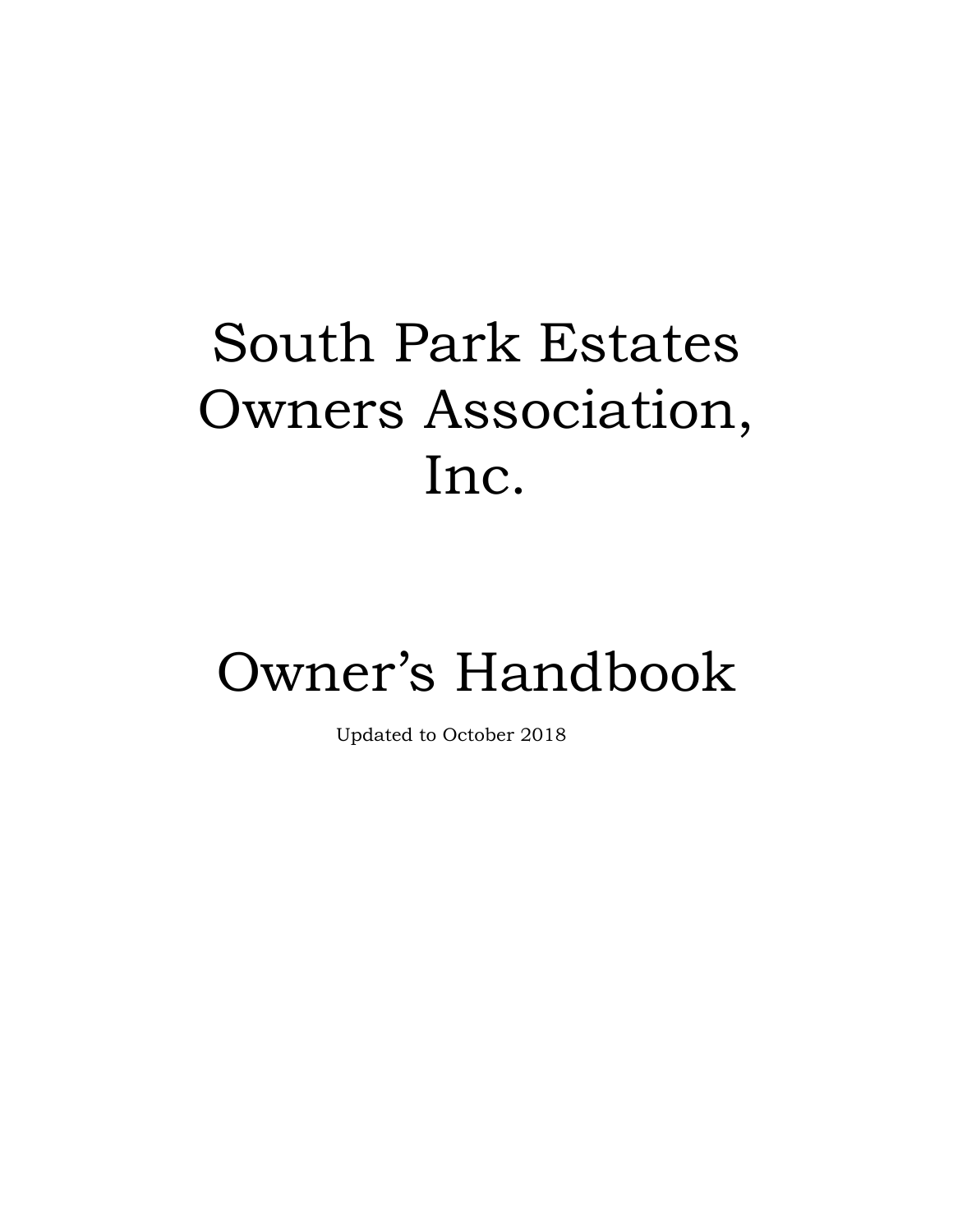### TABLE OF CONTENTS

| <b>SUBJECT</b>                                       | <b>PAGE</b> |
|------------------------------------------------------|-------------|
|                                                      | 3           |
|                                                      | 4           |
| How Is South Park Estates Condominium Governed       | 5           |
| Enforcement of Declaration, By-laws, and Condominium | 7           |
|                                                      | 8           |
| Limitations on Your Use of the Common Areas          | 9           |
|                                                      | 13          |
|                                                      | 15          |
|                                                      | 17          |
|                                                      | 18          |
|                                                      | 18          |
|                                                      | 18          |
|                                                      | 19          |
|                                                      | 20          |
|                                                      | 23          |
|                                                      | 26          |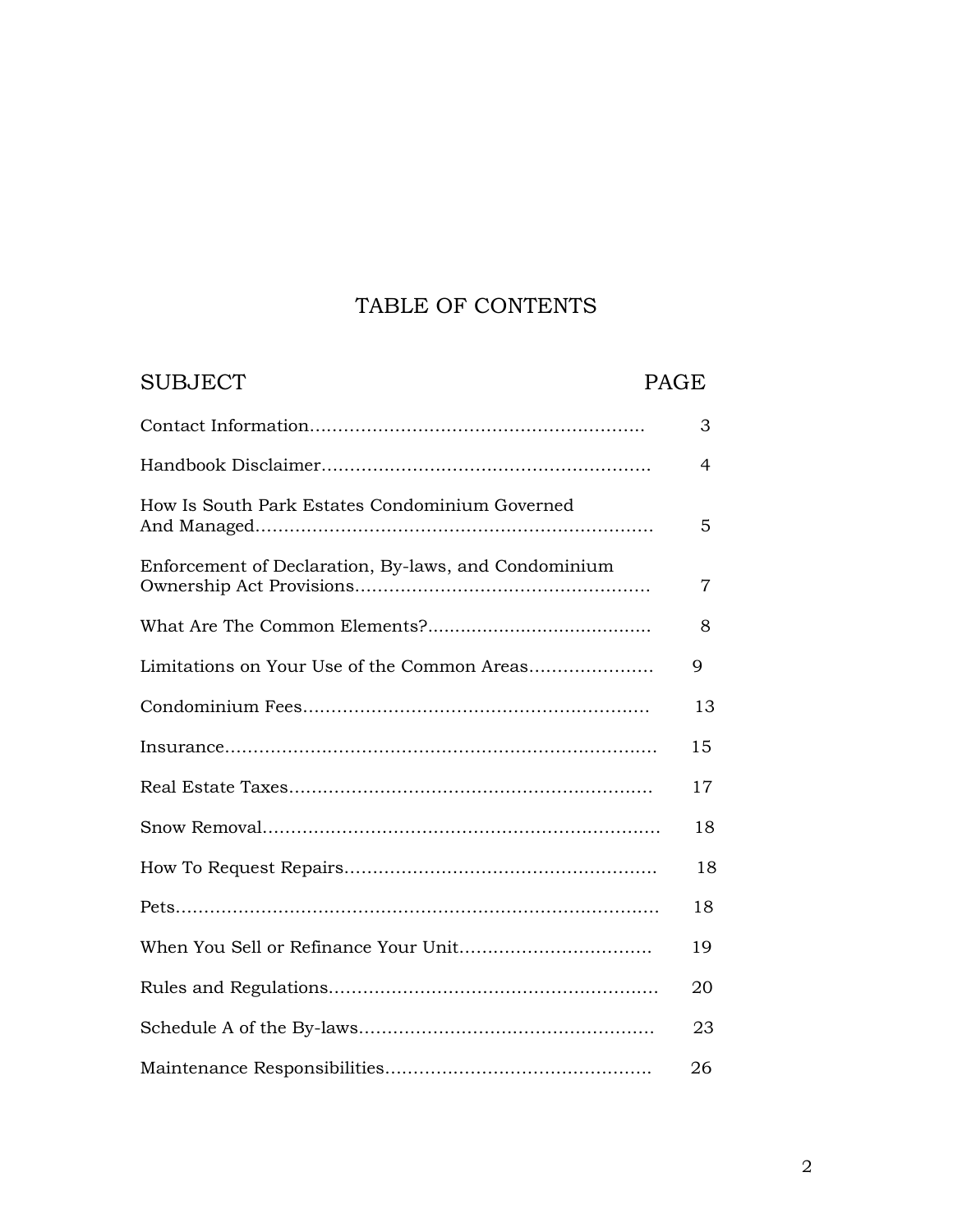### **ASSOCIATION CONTACT INFORMATION**

#### **Management Company**:

Pfefferle Management 200 E. Washington Street, Suite 2B Appleton, WI 54911

Phone: 920-730-4284

Emergency Phone: 920-730-4284

**Property Manager and primary contact: Lori O'Neil – 560-5030 Alternate Contact: Jeff McLaughlin or Michelle Shaffer Burns** E-Mail: Lori: loneil@pfefferle.biz

| L-Mall. Lull. | $I$ UILCII $(u)$ DICIICIIC. DIZ |
|---------------|---------------------------------|
| Jeff:         | imclaughlin@pfefferle,biz       |
| Michelle:     | msburns@pferfferle.biz          |

### **Insurance Agency**: Enter all Claims through Lori O'Neil at Pfefferle

Ansay and Associates Insurance 201 East Bell Street PO Box 745 Neenah, WI 54957-0745

Phone: 920-722-7531

E-mail: [Glenn.Vanderloop@FV.Ansay.com](mailto:Glenn.Vanderloop@FV.Ansay.com)

Agent: Glenn VanderLoop Associate: Doreen Janssen

### **Board of Directors:**

|                 | President & Treasurer: Les Wyman, Lwyman@new.rr.com |
|-----------------|-----------------------------------------------------|
|                 | 920-725-1796                                        |
| Vice-President: | Larry Niemuth, bobber 3339@sbcglobal.net            |
|                 | 920-725-6035                                        |
| Secretary:      | Jeff Williquette, jwilliquette2@new.rr.com          |
|                 | 920-729-1088                                        |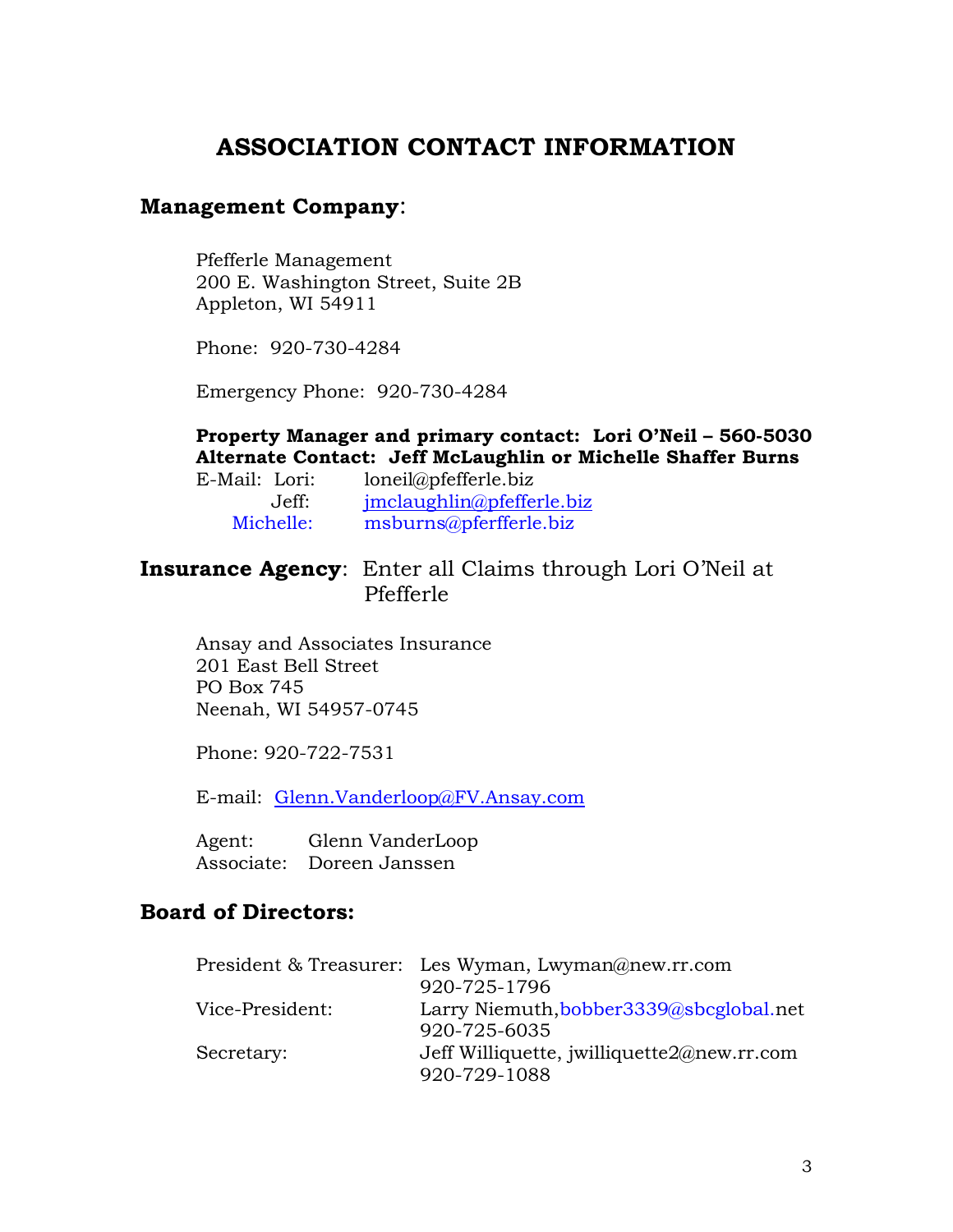## HANDBOOK DISCLAIMER

This Owner's Handbook has been written to serve as a quick reference for use by the unit owners of South Park Estates Condominium. Should questions arise, the Declaration and By-Laws of South Park Estates Condominium are the legal reference to be used and will supersede any information contained in this handbook.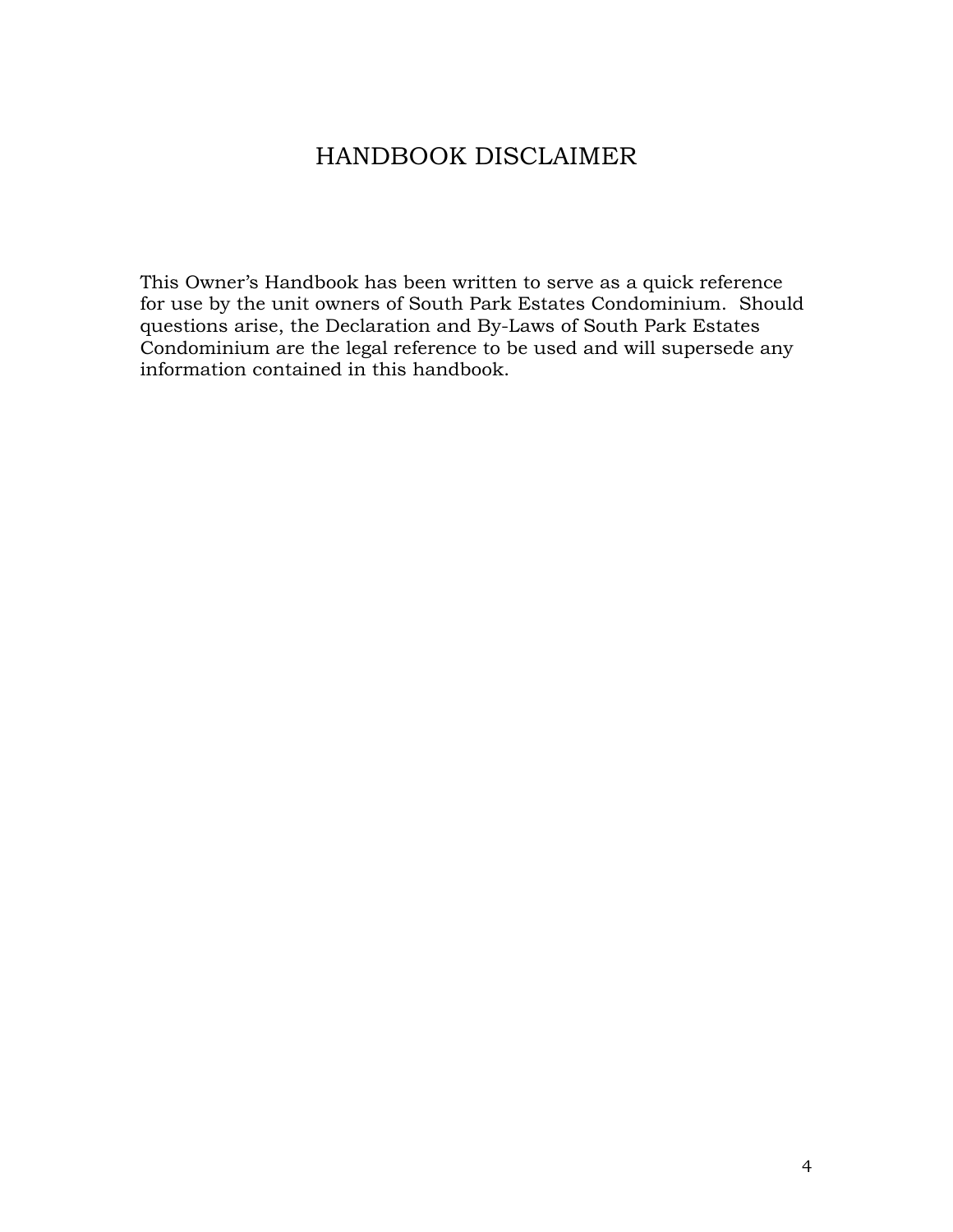# How is South Park Estates Condominium Governed and Managed?

South Park Estates is a community within a community.

There are many advantages to condominium ownership. Among these is the reduction or elimination of the problems of caring for and maintaining a typical single family home. The Condominium Association, in accordance with standards established by the owners, handles maintenance of the common elements. Equally important is the ability of the owners to establish rules by which all residents of the condominium agree to abide.

The rules and regulations governing South Park Estates Condominium are set forth in the Condominium Declaration and Condominium By-laws that you received at the time you purchased your unit. The by-laws may be amended from time-to-time accordingly and the procedures for doing so are included in the documents.

The South Park Estates Owners Association, Inc. governs South Park Estates Condominium. The Association is established as a non-profit condominium association in accordance with the Wisconsin Statutes 703.

The Board of Directors is made up of three (3) members who are elected by the unit owners for terms of three (3) years. The terms of the Board members are staggered.

The Board has the responsibility of operating the Association. Among other things, this includes developing an annual budget; arranging for the maintenance of the common areas; enforcing the rules and regulations of the condominium; paying the bills and keeping the books. Board members do not receive any compensation for their work. The Board meets at least once each quarter or more frequently if there are matters to be discussed. Owners are welcome to attend Board meetings. Call the Management Company or any Board member to get the date of the next meeting.

Like most condominium associations, the Board has hired a professional real estate Management Company to carry out the day-to-day management of the Association. The Management Company operates entirely under the direction of the Board and does only that work which the Board has specifically authorized. The Management Company also serves as a point of contact for the Owners.

**Annual Meeting.** The annual meeting of all Owners is held on the third Tuesday in September of each year. At the annual meeting, Owners elect Board Members, receive the budget for the following year and transact any other business that may be on the agenda. Other meetings may be called as needed.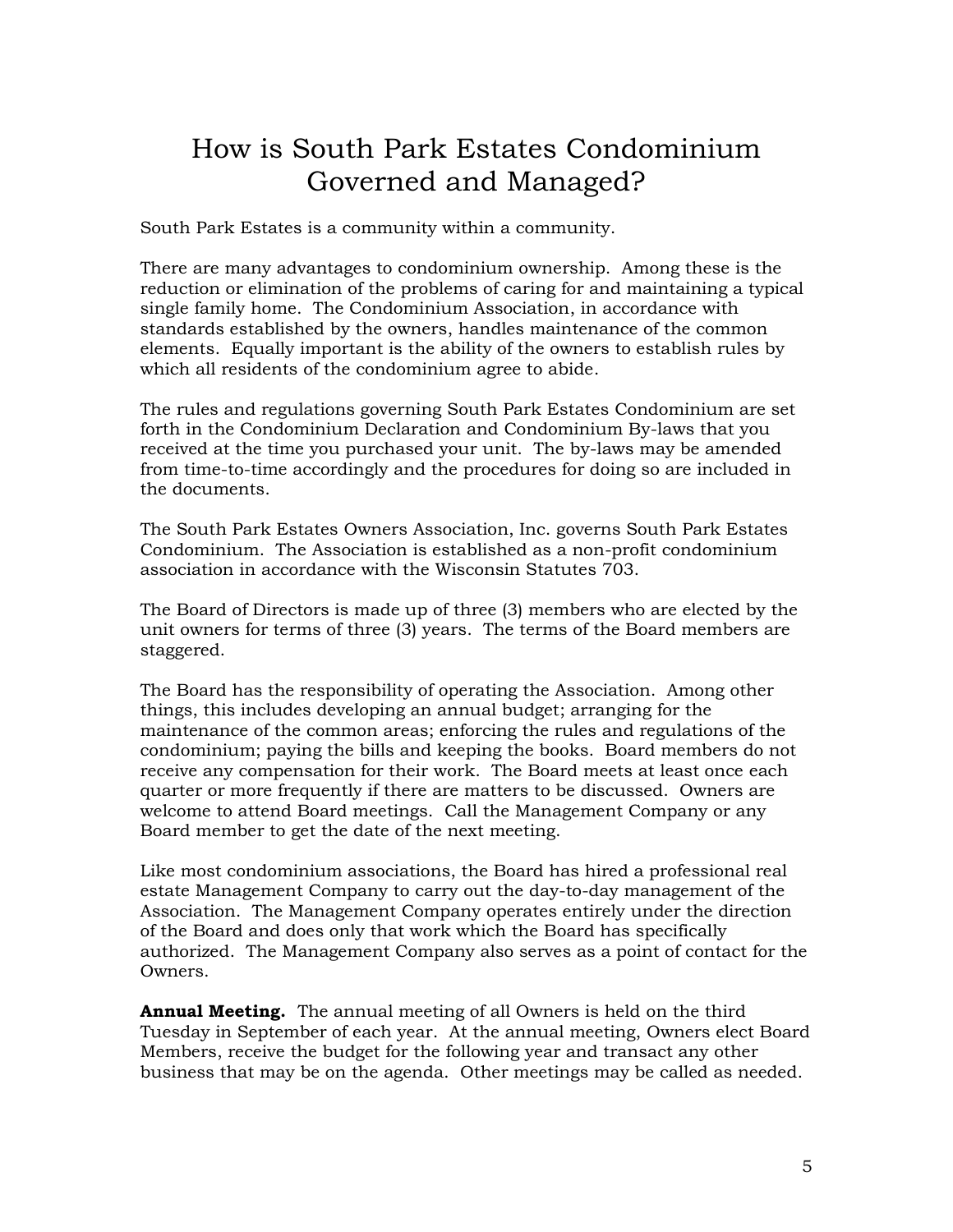**Voting Rights.** In matters requiring a vote of the Owners, each individual unit has one vote. There are thirty eight (38) units declared in the Declaration and thus one vote for each of the units, or thirty eight (38) total votes.

Regardless of the number of people who may own a unit, that unit has only one vote and fractional votes are not recognized. In other words, if a husband and wife jointly own a unit, they may cast one vote for a candidate for the Board. They cannot cast one-half vote for candidate A and one-half vote for candidate B.

Owners who are unable to attend the annual meeting in person are encouraged to designate a "proxy", in writing, to attend and vote on their behalf. Per the condo documents *"Proxies shall be valid only for the particular meeting(s) or time period designated therein, unless sooner revoked, and must be filed with the Secretary before the appointed time of the meeting*." Per Wisconsin Condominium law 703.15(4)(d) this is only valid for 180 days after issued unless granted to a mortgage holder or lessee.

No one other than an Owner may vote unless that person has been given a valid written proxy by the Owner.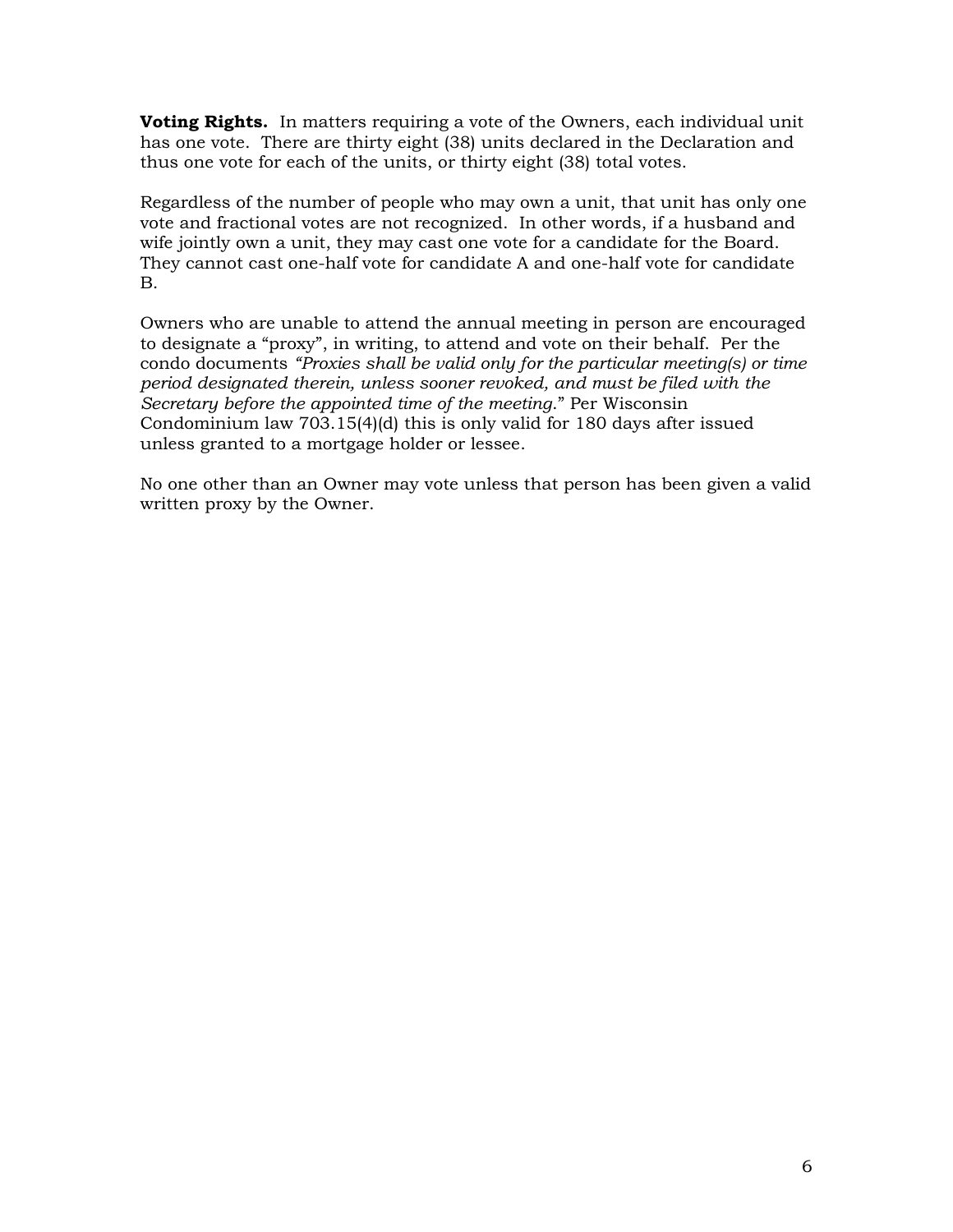### Enforcement of Declaration, By-laws, and Condominium Ownership Act Provisions **(Summary)**

**On occasion it may be necessary to deal with an infraction or perceived infraction of the Declaration and/or By-Laws. Should this occur, the following procedure will be followed:**

**All complaints are to be directed to the Management Company in writing (email is acceptable). If the initial complaint is made verbally, it is to be followed immediately by written confirmation. The Management Company or a Board member(s) will investigate in a timely manner and will determine if an infraction of the Declaration and/or By-Laws has occurred. The Management Company will consult with the Board of Directors as necessary.**

**The Management Company or a Board Member(s) will verbally discuss the infraction with the alleged unit owner offender(s) providing the nature of the report and who made the report. If it is determined there is a rule violation requiring corrective action, the Management Company or a Board Member(s) will explain the rule(s) violated and ask for compliance. In so far as is possible the Management Company and Board will work with both owners to attempt to reconcile the dispute. The discussion will be documented by e-mail to the Board of Directors and Management Company representatives.**

**The Management Company or a Board Member(s) will respond back verbally or in writing, as appropriate to the situation, to the person(s) reporting the infraction(s) typically within 30 days of when the first written notice is received. Using e-mail is one acceptable way to do this. The issue will be logged by the Board showing date, who reported the issue, the nature of the issue, and remarks related to the issue by the Management Representative or the investigating Board Member(s).**

**If the confirmed issue is not corrected and a second written complaint is received, the alleged unit owner offender(s) will receive a written notice from the Management Company to correct the violation(s). The notice will inform the alleged offender(s) that subsequent complaints will result in a fine being assessed.**

**If the issue continues to be reported, a \$25 fine will be assessed to the unit owner(s) and a letter of documentation will be issued through our Management Company. The fine will be required to be paid by the end of the following month to avoid incurring a \$40 late payment penalty and the incurrence of ongoing interest charges.** 

**It should be noted that our Declaration and By-Laws also provide for the Association to be reimbursed by the offending owner for any expenses, including legal fees related to these matters.**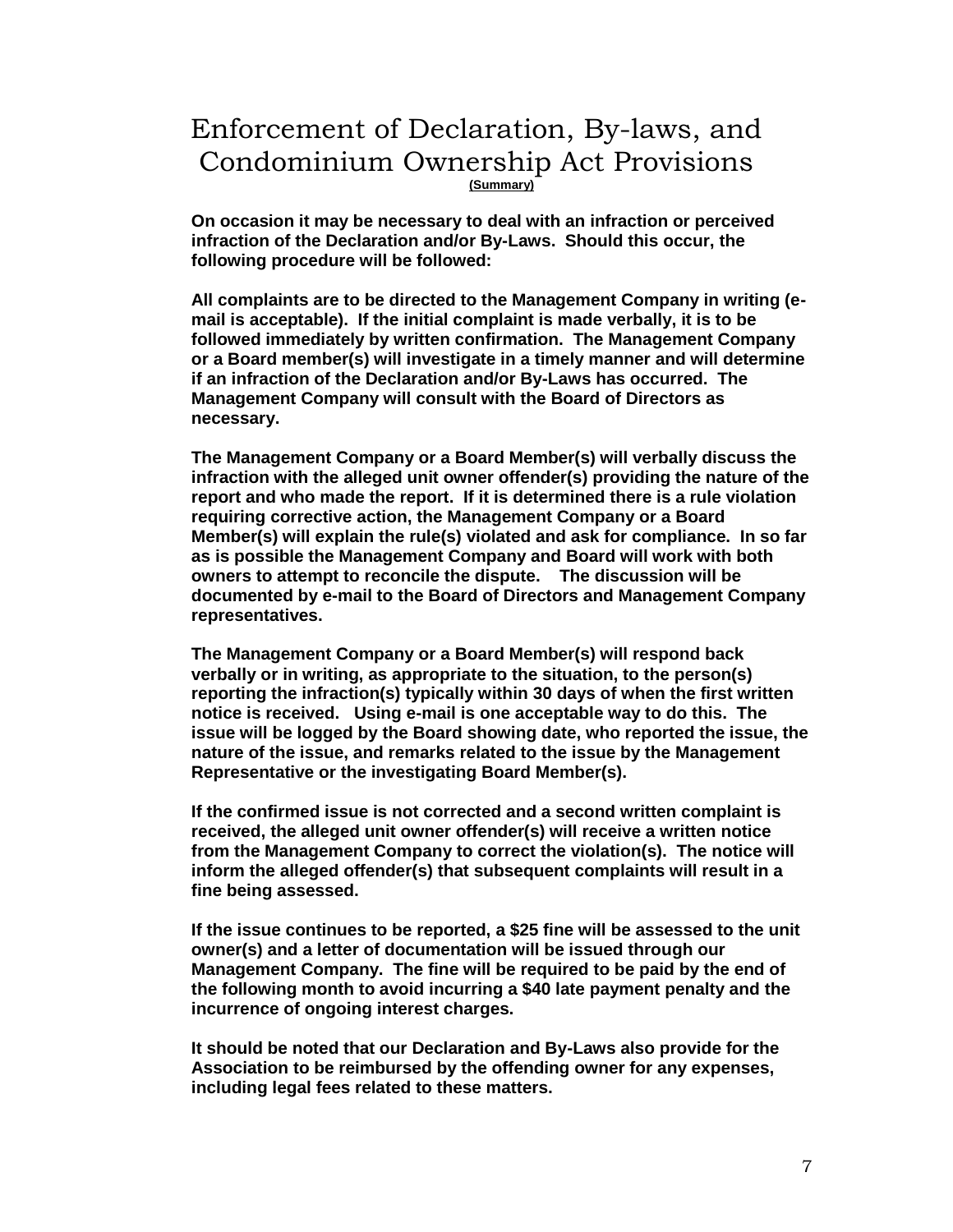# What Are The Common Elements?

A frequent question of Owners is, "What are the common elements?"

More simply put, the question really is, "What do I own by myself and what do I own 'in common' with all of the other owners?" This is a particularly important question when it is time to determine whether a repair is the responsibility of the Owner or the Association.

Per Wisconsin condominium law each unit owner owns a share in all the condominium development except the inside of the units.

**Unit Boundaries:** The boundaries of your unit and for which you are responsible for maintaining are described in the Condominium Declaration.

In short, you are the sole owner of the interior of your unit and your sole ownership stops under the paint of your exterior walls, under painted surface of your basement floor and under the painted surface of the ceiling of the uppermost level of your unit.

**Common Elements:** The common elements which you own "in common" with all other unit owners are described in the Condominium Declaration.

As a condominium, the exterior of all buildings, the roofs, foundations, exterior doors and windows, grounds, are shared "in common" by all of the owners. Collectively, these items are called the "common elements."

The repair and maintenance of the common elements is the responsibility of the Association unless a unit owner has been allowed to modify a common element, in which case the unit owner assumes all costs of maintaining the modified element.

**Limited Common Elements:** The limited common elements are described in the Condominium Declaration as those areas owned by the Association but which use is limited to the adjoining unit owner. How an Owner may or may not use a limited common area is governed by the Association's by-laws and rules.

In general, the limited common elements are your deck or patio, and your driveway.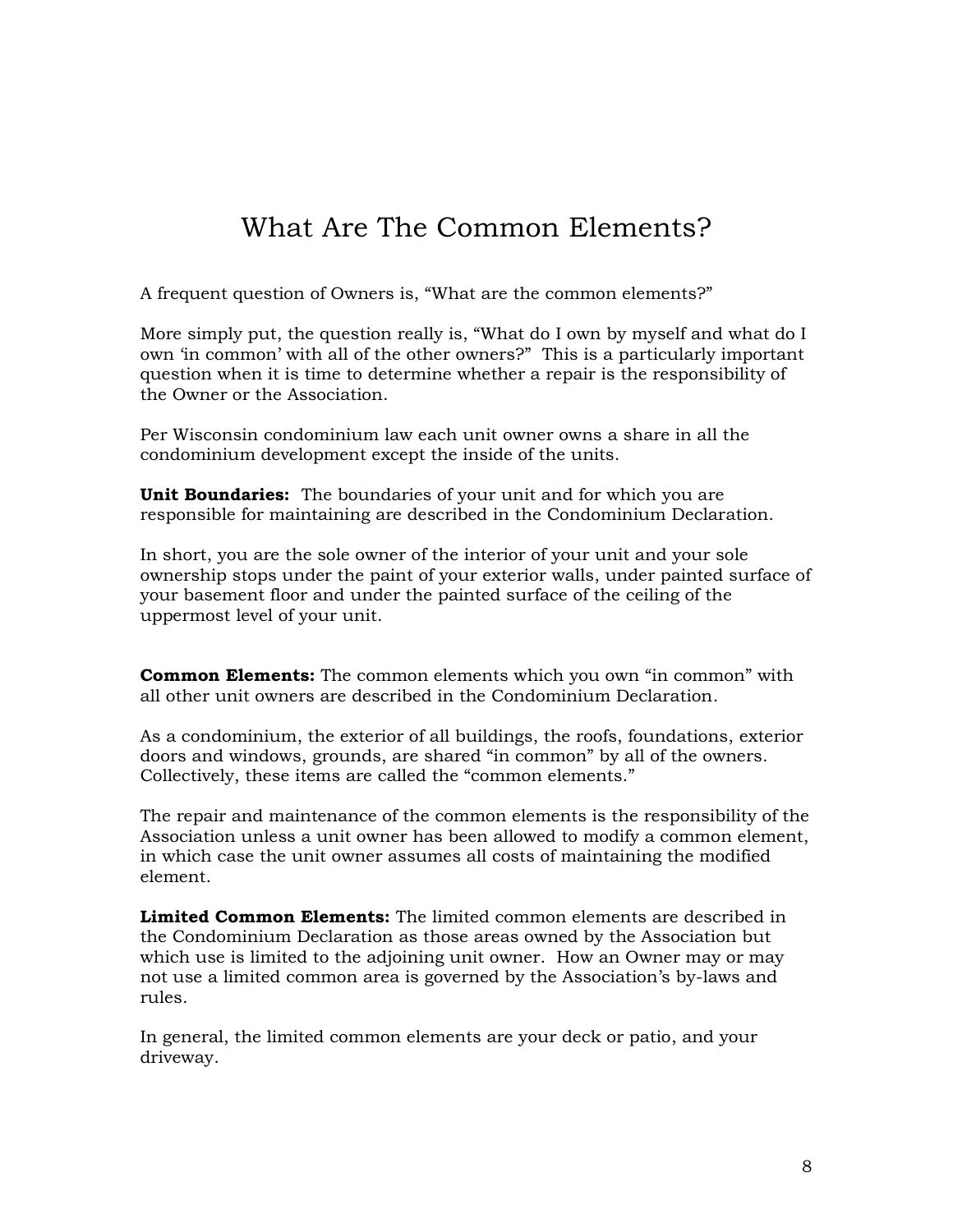# Limitations on Your Use of the Common Areas

Like all condominiums, the common areas of South Park Estates Condominium are under the control of the Board of Directors.

It is important for any condominium to maintain a uniform and coordinated appearance. As a result, no Owner may change the appearance of any common element without the prior consent of the Board of Directors.

The following are some of the items that are **prohibited** without prior written Board approval.

An Owner may not:

- Attach decorations to the outside of his unit or to any other common element.
- Cut down any tree or remove any shrubbery.
- Plant any new tree or shrubbery.
- Remove any item of landscaping including bark, mulch or other bedding material that has been installed by the Association.
- Install tree rings or other landscaping items.
- Erect any structure, statuary, flag pole or any other object in the common elements.
- Attach anything to the exterior of a unit.
- Paint or in any other way, change the appearance of the exterior of any unit.
- Add or change exterior door, storm/screen doors, or screen walls or make changes to patios or decks.

The following landscaping guidelines cover items allowed without prior Board approval in the front yard of units:

#### **South Park Estates Grounds and Landscaping Guidelines**

Many homeowners in the Association have received approval to maintain limited garden areas and for decorated mailbox covers, garden flags, metal or clay garden ornaments or sculptures, door wreaths, potted and hanging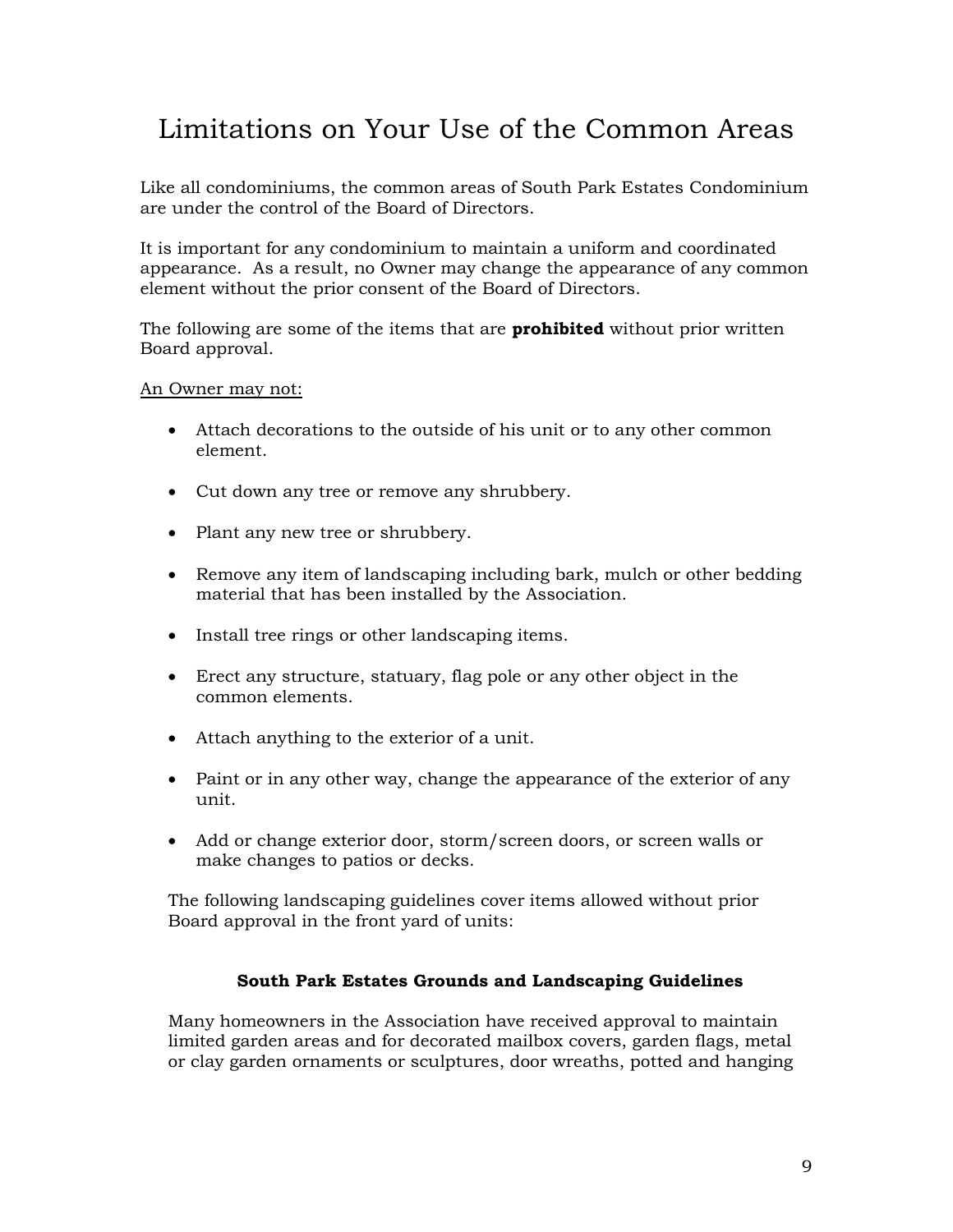plants, and various kinds of outdoor furniture. Decorative displays which are tasteful serve to make the development look cared for and friendly and is viewed as a strong positive when compared to the more sterile approach viewed at some other associations. However, it is recognized that if these decorating activities are not reasonable, the enjoyment by other unit owners would be impaired. The following guidelines are intended to ensure that a positive environment is maintained for all.

The Association will provide and maintain the mulch around the trees in the front yards and other common areas using a shredded brown cedar or similar organic mulch. The Association feels the organic approach is best since it provides a common and attractive look at reasonable cost, provides good drainage, and gives nutrition to the ground and trees. Organic mulch typically needs a top dressing every two years and this replacement is included in the Association's annual budget. The only exception to the standard mulch would be that unit owners may purchase and maintain at their own expense inorganic rubberized mulch which has a look consistent with the organic standard for the association and is approved for color by the Board. The rubberized product does not retain moisture as well, but stays in place a little better and does not have to be replaced as often. Stones are not allowed as they represent a potential mowing problem, do not retain moisture, depending on color can quickly become unattractive, and have a way of escaping the area intended.

A modest amount of personal decoration in the front of the units provides a homey and attractive atmosphere and is to be allowed within reason, provided the decorative work is acceptable to the neighbors. One general criterion would be that when you drive down the street the added items should not distract from the total neighborhood look. Examples of items allowed include:

- 1. Potted or hanging plants, (plants may not be hung from the buildings), during growing season which are removed by late fall.
- 2. Simple mail box covers.
- 3. Small metal or ceramic sculptures intended for unit owner enjoyment as opposed to a dominant piece readily visible to all and therefore changing the character of the landscape. (rabbit, geese, duck, less than 30" high OK; not life size deer, bear, moose) These are to be placed off grassy areas.
- 4. Modest seasonal/holiday decorations that are removed promptly after the season has passed. All Christmas decorations must be removed and stored by the end of January.
- 5. Modest garden flags, no more than 18 x 24 inches.
- 6. Display of American flag. Note: however, that if the flag is to be mounted to the house with a bracket, prior approval of the Board of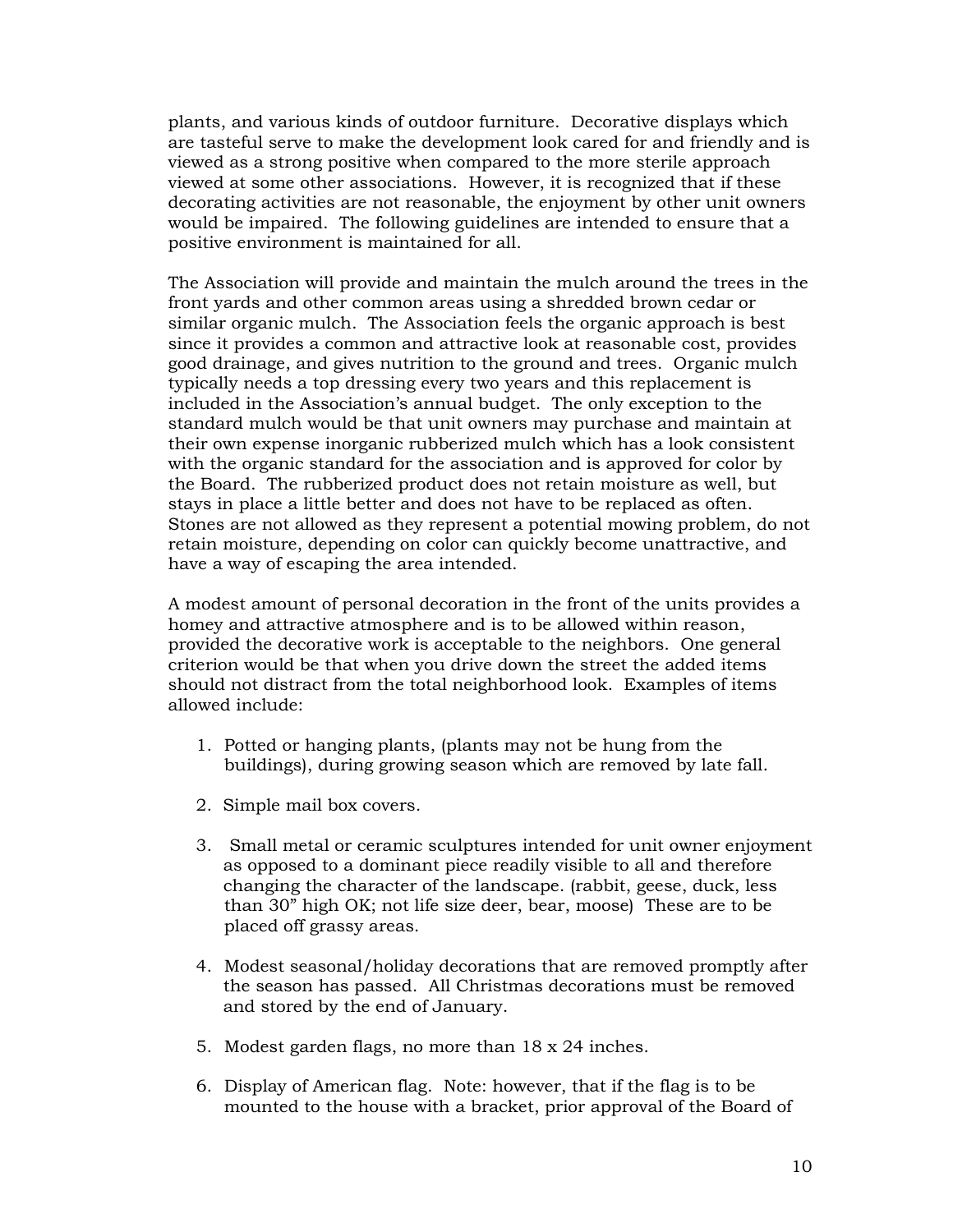Directors is required to ensure consistency and to ensure the owner has considered and provided for all maintenance costs.

- 7. Sports/Team flags may be displayed on a game day only.
- 8. Temporary seasonal use of chairs or benches by the front entrance which are removed by late fall.

#### Items Not Allowed Include:

- 1. Any permanent change to the building structure or landscape.
- 2. Anything that interferes with routine landscape and/or building maintenance or which through its use will increase maintenance costs.
- 3. Items any other neighbor considers offensive or repugnant, if Board concurs.

Permanent shrubs and other landscaping plants in the front of the buildings shall be maintained by our landscape contractor in a consistent manner as to height and shape and appropriate allowance for differences in the age of the plants.

The intent of these guidelines is to allow a small amount of personal decorating discretion to reflect a homey community atmosphere while retaining an over all standard of attractiveness that will promote the value of the collective properties. Separate Board of Directors approval is not required for decorating within these guidelines.

#### **PROTOCOL TO REQUEST TO ALTER COMMON ELEMENT PROPERTY**

1. Unit owners must submit a written request to the Board of Directors before making any alteration to the exterior structure or landscaping of any property that is part of the South Park Estates Condominium property.

The owner should describe the request in detail. Owners are encouraged to attach any literature, pictures, drawings and proposals if appropriate.

- 2. Upon receipt of the request the Board will review that request. If additional information is required from the owner, the Board will make a written request to the owner to obtain that information. No further action or decision will be made until the request for information has been received by the Board.
- 3. All decisions made by the Board will be made based upon the By-laws of South Park Estates and any applicable city, state, or federal laws that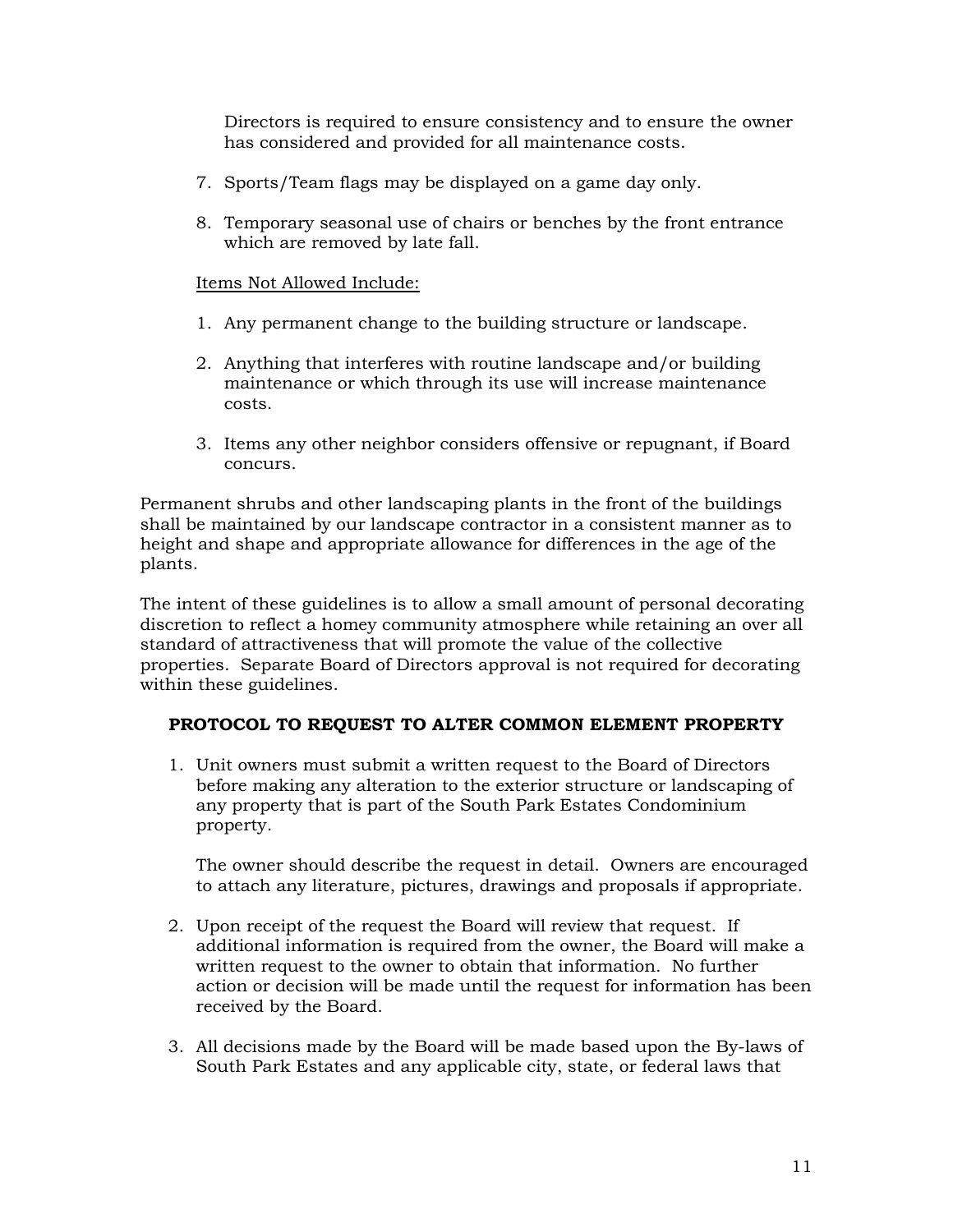are known to apply. Past practice on similar issues will also be researched. Should it be necessary the Board could seek legal advice prior to reaching a decision.

- 4. When a decision has been reached the unit owner making the request will be notified in writing whether their request has been approved or denied.
- 5. If the request has been approved the unit owner(s) will be required to sign the following agreement:

*"I agree to adhere to the alteration request that has been approved and understand that I will be responsible for all costs of this alteration. I also agree to be responsible for any necessary maintenance, replacement, and insurance expense for this alteration. Should I transfer ownership of this property I understand that I will be responsible to list disclosure of this alteration and responsibility to all future buyers."*

- 6. If the request has been denied the reason for that decision will be included on the written notification. If any modification can be made to bring the request into compliance the unit owner(s) will be encouraged to resubmit their modified request.
- 7. All associated documents for each request will be maintained for the Association records.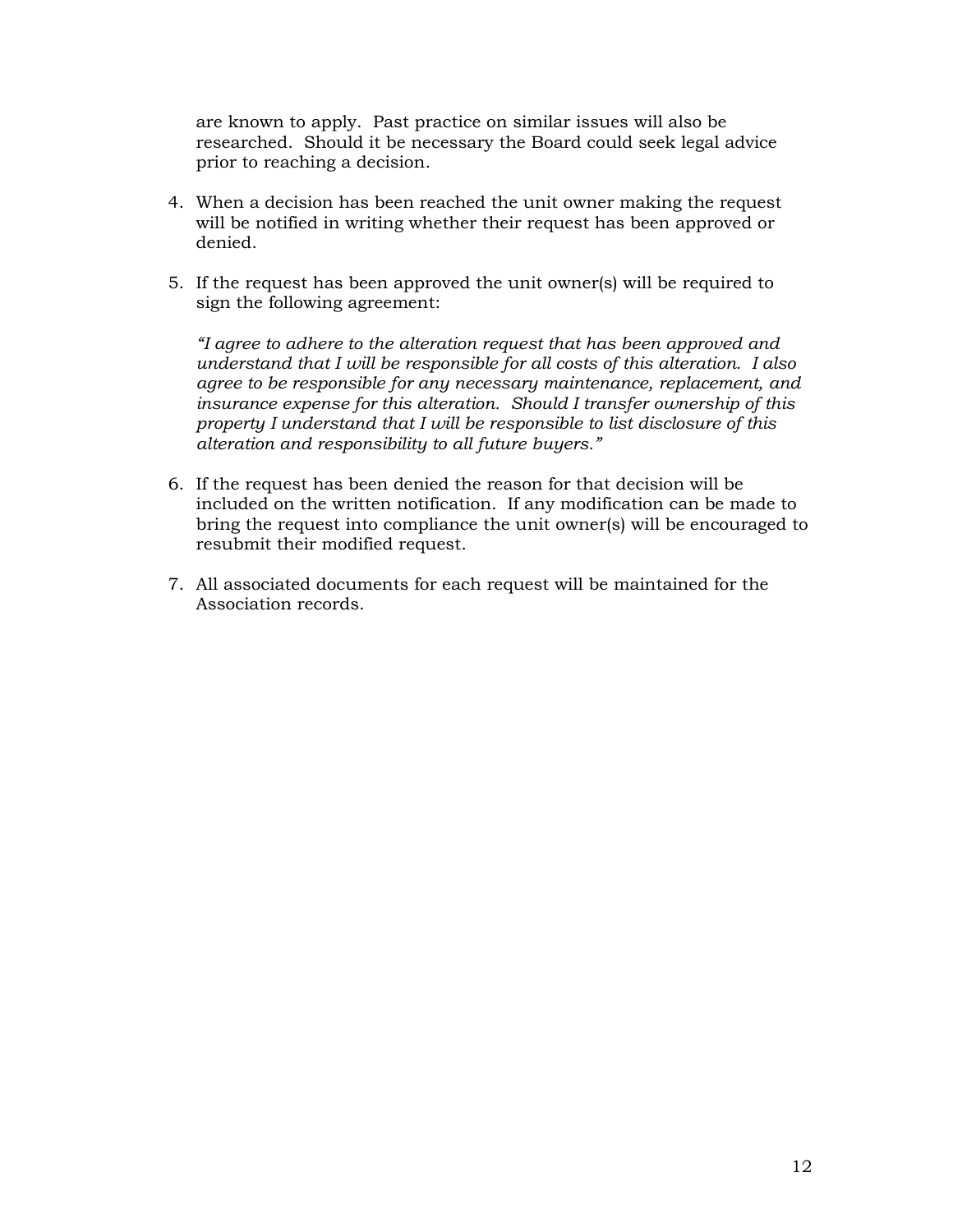# Condominium Fees

South Park Estates Condominium assesses fees against each unit to operate the Condominium. In general, the fees break down into three categories:

**General Association Fees:** These fees cover the operating expenses of the Association. Included in the operation expenses are repairs to the common areas, lawn and grounds maintenance, snow removal, and all other operating expenses. Also included in the General Association fee is the cost of providing each unit with Standard Level cable television service.

**Special Assessments:** From time-to-time, the Association may encounter large, unanticipated expenses. In such an event, the Board is permitted to levy a special assessment against each unit to cover the expense.

**Reserve Fund Fees:** The Association maintains a non-statutory Long-Term Common Element Reserve Fund to pay for repairs and replacement, other than routine maintenance, that may be required as the condominium ages. Think of it as a rainy day fund. Over time, the roofs may need to be replaced and siding replaced. Such repairs could amount to a large sum that, in the absence of a reserve fund, would need to be paid for through special assessments. Additionally, the value of your unit on resale may, in part, be determined by the adequacy of the reserve fund. Potential lenders and buyers may be reluctant to finance and purchase a condominium unit if there is concern that they may be faced with large special assessments in the foreseeable future.

The following are recognized as the common elements for which the Long Term Reserve fund is intended:

Driveways and Front Service Walks Front Entrance Doors Garage Doors Gutters & Downspouts Outdoor Light Fixtures Roofs, Asphalt Shingles Vinyl Siding Windows & Patio Doors Vinyl Fences Mailboxes Concrete Patios or Composite Decks

**When Are Fees Due?** Fees are due on a quarterly basis on or before the first day of January, April, July and October of each year. Owners may mail their payment to the Management Company or make arrangements for automatic transfers.

**Automatic Transfers From Your Checking Account.** A convenient way to pay your fees is to arrange for the fees to be automatically deducted from your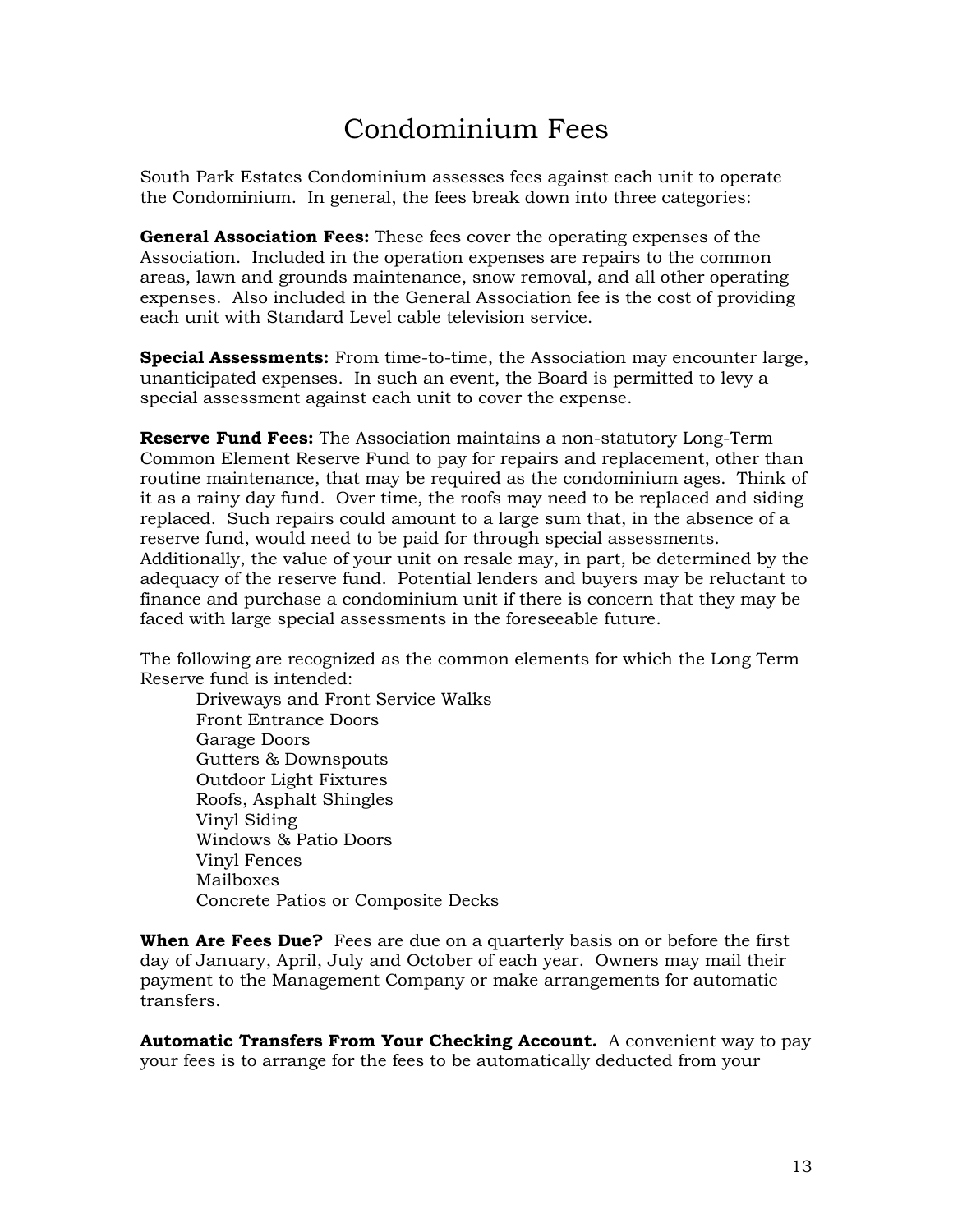checking account. This permits your fees to be paid on time when you are traveling or have other things to attend to. If you would like to take advantage of this convenience contact the Management Company. Automatic transfer is highly recommended as it ensures the unit owner will make payments on a timely basis and will avoid penalties and interest for late payment.

Late Payment Charge: Fees are due on or before the first day of each quarter. If payment is not received within 30 days of that date, the unit owner will be assessed a penalty of \$40 and interest shall accrue at the rate of 12% per annum from the first day of the quarter until the amount is paid in full.

The By-laws also provide for a lien to be placed against a unit should the fees not be paid.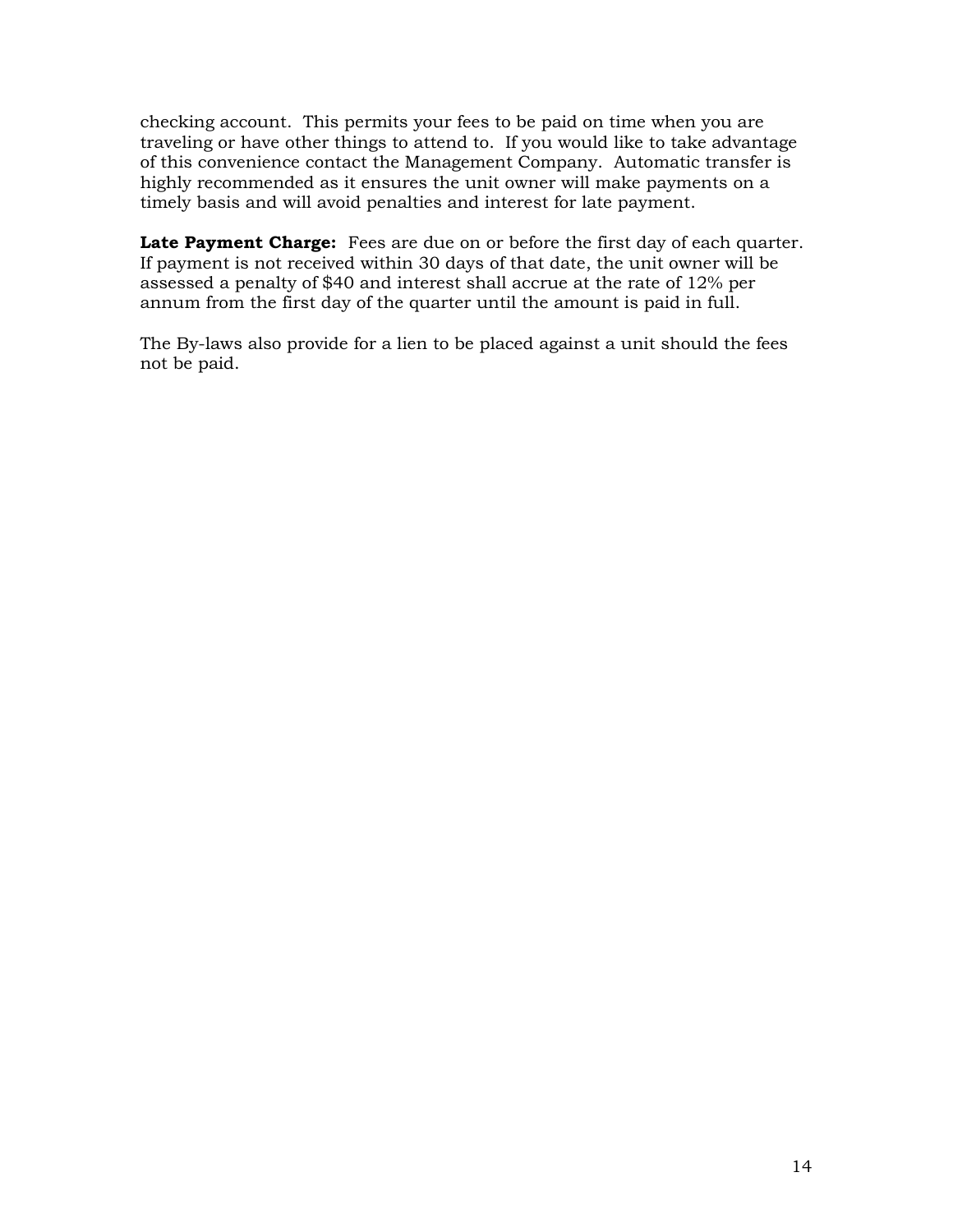### Insurance

**Insurance Maintained By The Association:** The condominium association maintains casualty and liability insurance on the common elements and, to a limited extent, insurance on the interior of your unit.

Here is a general summary of what is insured under the Association's policy:

- The structure is insured against fire and other hazards. This includes the entire building, both outside and inside.
- The built-in appliances (but not freestanding appliances) inside your unit are covered for fire and other hazards (but not normal breakdown). In most cases this includes your dishwasher and build-in microwave.
- Fixtures inside your unit are covered for fire and other hazards. A "fixture" is an item that is attached to the real estate in such a manner that it becomes part of the real estate. Kitchen cabinets attached to the walls are an example of a fixture.
- Coverage is also included for finished basements. Owners must however notify the Board, by submitting a written request to make changes to a common element, prior to changing any portion of a basement. Insurance cannot be added until the Board has been notified.
- Each unit has limited coverage for sewer and water back up in the basement. All owners are encouraged to consult their personal insurance agent in order to determine whether this amount is sufficient or whether they should obtain additional coverage at their own expense. This is especially important for those owners with finished basements.
- Liability insurance is maintained for the common elements
- Owners must notify the Board, in writing by submitting a request to alter common elements, prior to any changes being made inside their unit such as finishing a portion of any basement, remodeling involving changing, removing or adding walls, or changing cupboards, etc. Such alterations must also comply with any City of Neenah requirements.

**Insurance That You Need To Purchase:** The insurance coverage maintained by the Association, in general, is intended to insure against those risks that are shared "in common" with all Owners. In addition to the Association's insurance, you should purchase your own insurance for items not covered in the Association's policy. Some of the items you should consider include:

Liability insurance for your individual unit.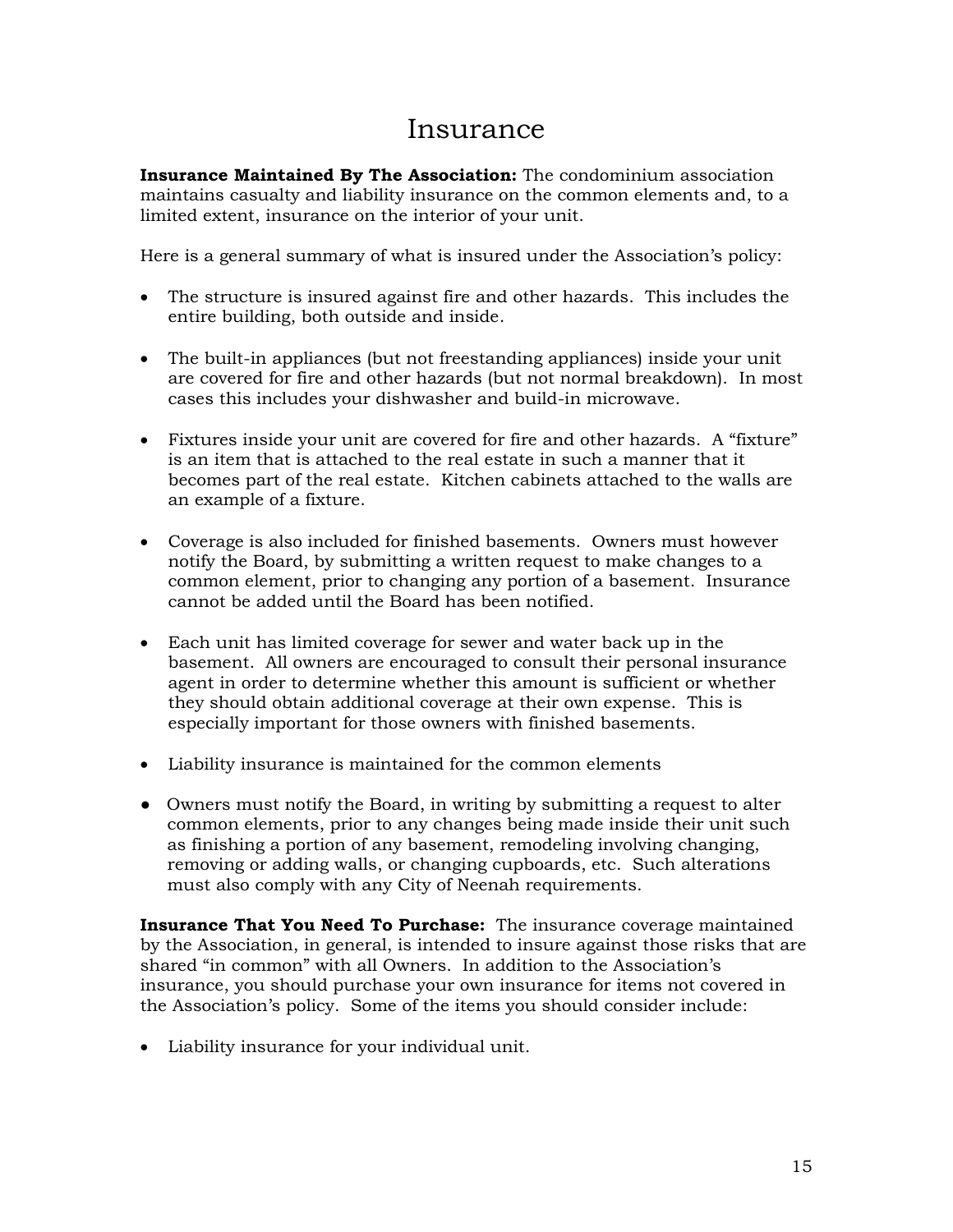Personal property insurance for the contents of your unit. For example, your furniture, TV and personal belongings are not covered in the Association's policy. Neither are unique items decorative items, rugs, etc.

Condominium Owners Insurance is readily available through your insurance agent and through the Association's insurance agent. The discussion of insurance in this section is intended to be general in nature to help you understand the "big picture." You should make insurance decisions only after consulting with a qualified insurance agent. If your agent requires more specific information about coverage provided by the Association, have him/her contact the Association's agent.

### **Protocol For Insurance Claims**

#### **ALL POTENTIAL INSURANCE CLAIMS MUST BE REPORTED AS SOON AS POSSIBLE. THIS REPORT SHOULD BE MADE TO THE MANAGEMENT COMPANY AS SOON AS YOU ARE AWARE THAT A POTENTIAL FOR LOSS EXISTS.**

The Management Company and the Board of Directors will work together to notify the insurance agent of your claim and to submit that claim.

Unit Owners will be required to submit a written description of what has happened including the date and specific details and describe what damage has occurred. This should be done and forwarded to the Management Company as soon as possible.

Unit owners should submit all billings, reports, and paperwork associated with their damage to the Management Company. The unit owner should keep a photocopy of all paperwork that they submit.

In the case of an emergency situation the unit owner should call the Management Company to arrange for emergency assistance.

Unit owners should consult with the Management Company and always get an estimate prior to any repair or replacement work being done. That estimate should be forwarded to the Management Company before any repair or replacement is done.

Emergency action taken to mitigate the damage is excepted from this bid requirement. You should work with the Management Company to ensure emergency repairs are done quickly.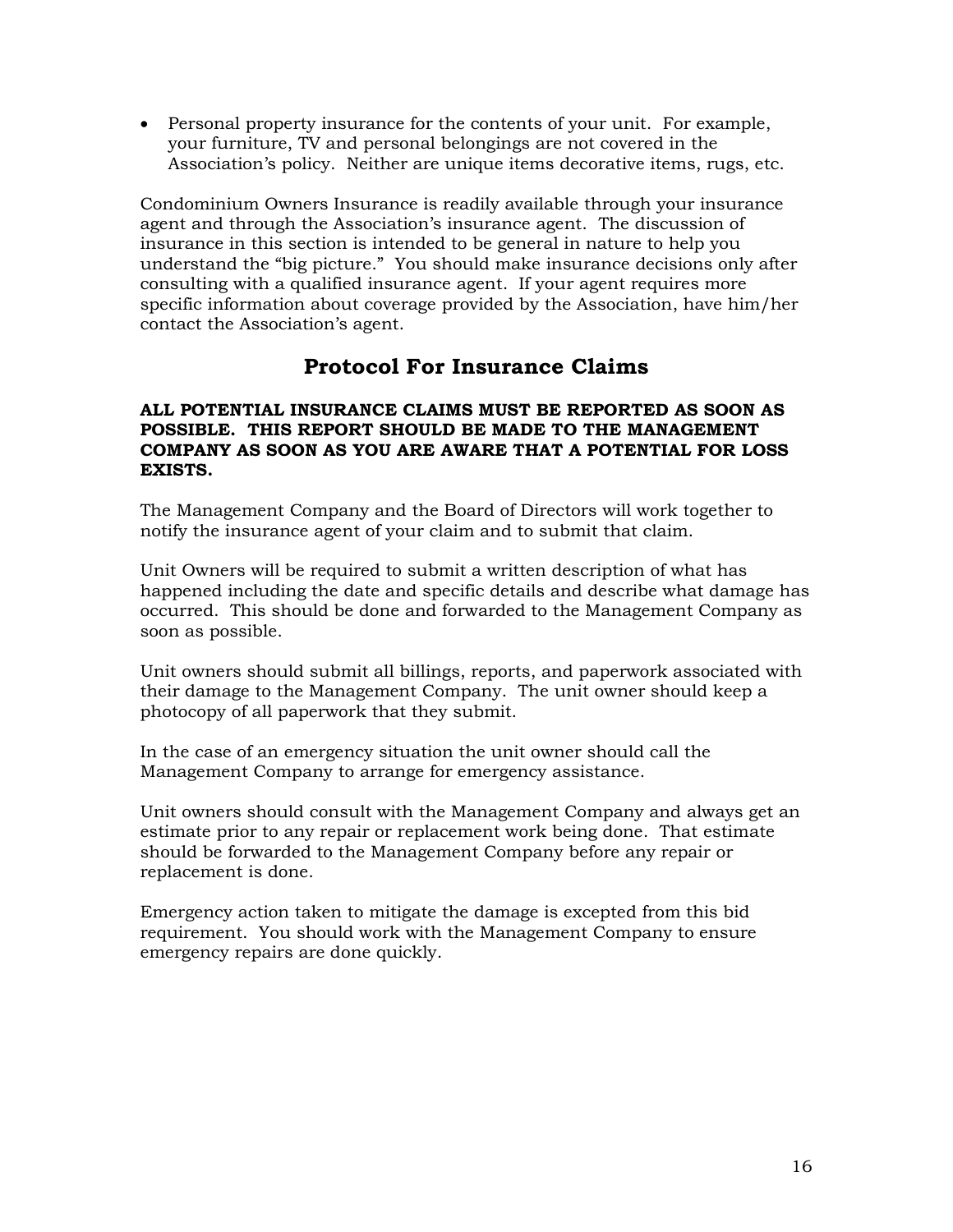# Real Estate Taxes

Each unit is assessed and taxed by the City of Neenah. Real estate taxes are not included in your Condominium dues or assessment.

Real estate taxes are determined by the assessed value that the City Assessor places on your unit. You will receive your tax bill from the City in December of each year.

Your assessment and the taxes you pay will include the value of your unit (as determined by the assessor) plus your proportionate share of the land and common elements of the Condominium complex. The Association pays no real estate taxes.

If you have questions about your assessment, please contact:

Neenah City Assessor 211 Walnut Street Neenah, WI 54956 (920)886-6115

If you have questions about your tax bill, please contact:

Neenah Finance Department 211 Walnut Street Neenah, WI 54956 (920) 886-6140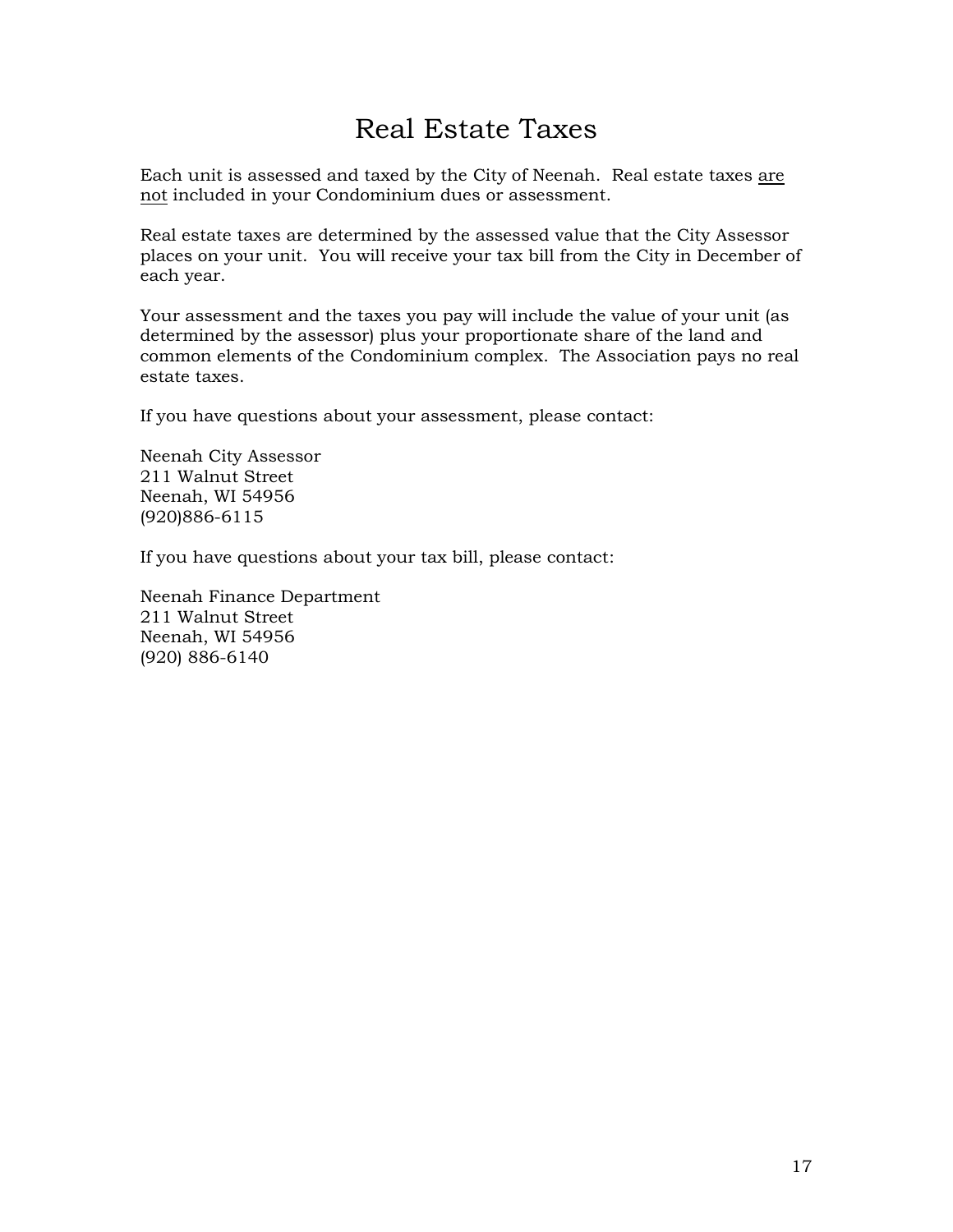# Snow Removal

It is the policy of the Association to remove snow from the driveways, and front entryways after an accumulation of one inch (1") of snow or more. If the accumulation is less than one inch (1"), the Association will not remove the snow.

From time-to-time the Association will arrange for salting as conditions may warrant.

# How to Request Repairs

The Association schedules repairs for the common elements of the condominium. The Association **does not** perform repairs to the interior of you unit including furnace, hot water heater and appliances.

To request routine repairs to the common elements, please contact the Management Company during business hours.

For after-hours emergency repairs, contact the Management Company.

## Pets

The City of Neenah ordinances and the By-laws of the Association govern the keeping of pets.

The City of Neenah ordinances are available on their website and at the City Offices.

The Association By-laws are found in the Rules and Regulations 6.1.e) on page 22 of the handbook.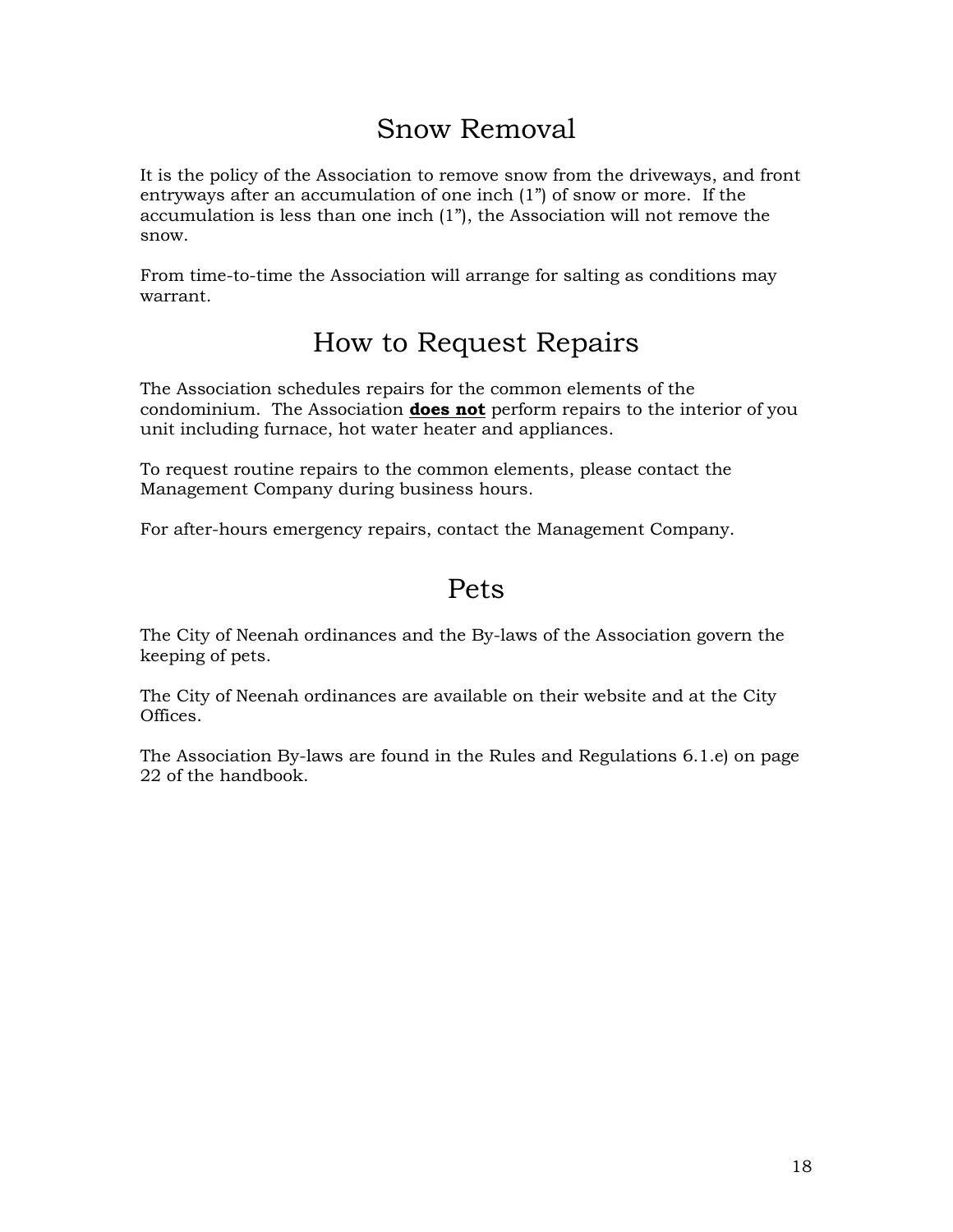# When You Sell or Refinance Your Unit.

Wisconsin law requires that when you sell your unit that you must supply the buyer with certain documents prior to the closing. These documents include:

- A copy of the condominium Declaration, By-laws, Rules and Regulations.
- A copy of the Association's Articles of Incorporation.
- A copy of the Association's Management Contract with their Management Company.
- A copy of the Association's current Budget.
- A copy of any contemplated plans for expansion of the condominium (there are no such plans at South Park Estates Condominium).
- A copy of the floor plan of the unit.

If you are refinancing, your lender may also require some or all of these documents.

Additionally, the financial institution or lender that is doing the financing or refinancing and the title company may/will require that our Management Company attest to certain items on behalf of the Association.

When you list your property for sale, ask your Realtor to contact our Management Company to obtain copies of the necessary documents. These may be sent electronically or they may be referred to a web site where they may copy many of the documents. They may also need to obtain other documents directly from the Management Company at a nominal cost to photocopy.

**Right-of-First-Refusal.** The by-laws give the Association the "right of first refusal" to purchase or rent your unit in the event that you have a bondafide offer from a third party.

Before you sell or rent your unit, and after you have received a written offer to do so, you must present that offer to the Board so that it may make a determination whether to exercise its right of first refusal as contained in the Declaration. At this time the Board has no intention of exercising this right, but it is a required process under our Declaration.

Contact the Management Company for complete details on how to comply with this provision.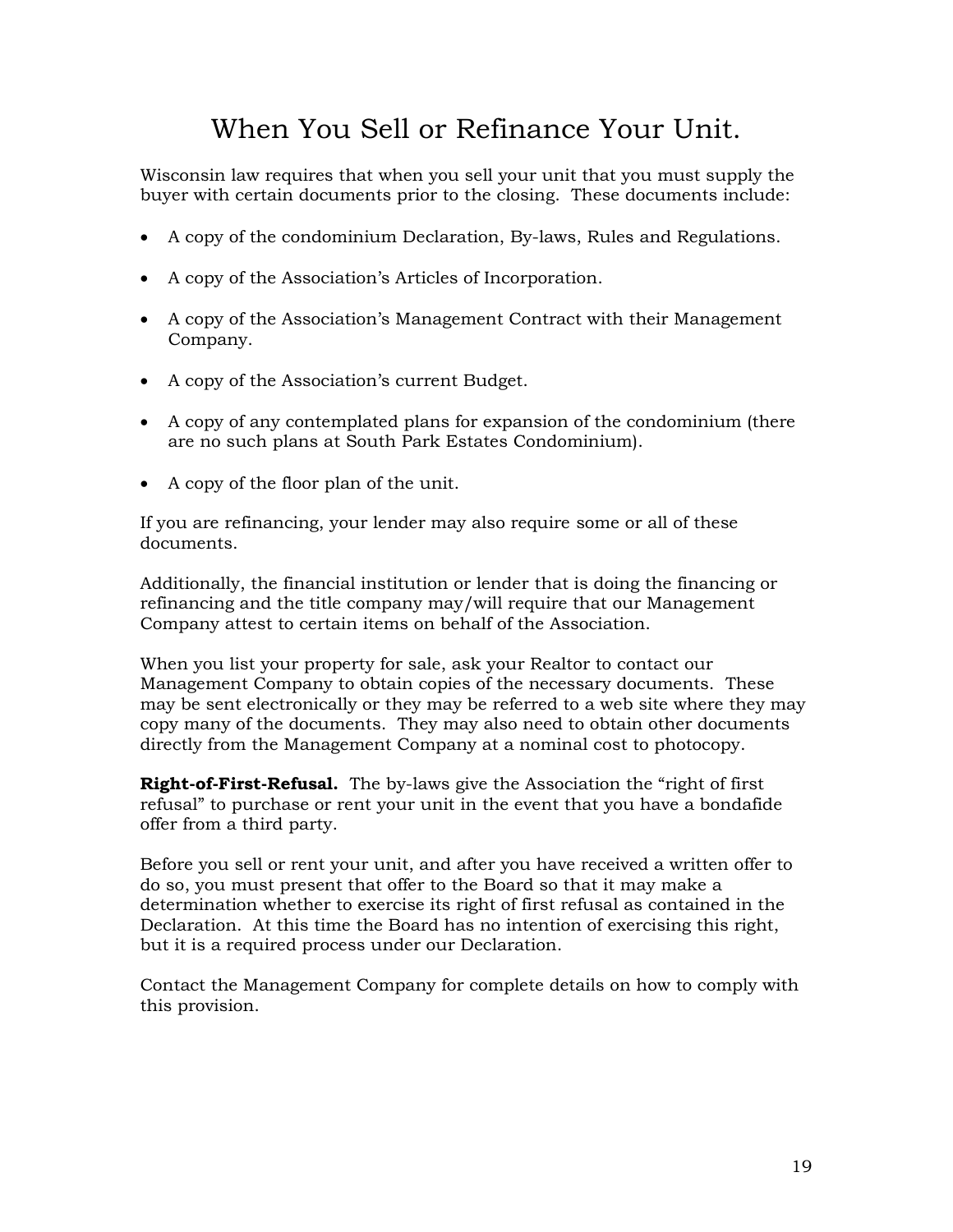# Rules and Regulations

The rules and regulations for South Park Estates Condominiums are set forth in both the Condominium Declaration and in the By-Laws.

### **Rules Included in the By-Laws**

#### ARTICLE VI – Duties and Obligations of Unit Owners

- 6.1 Rules and Regulations. The units and the common elements and facilities and limited common elements (hereinafter in this paragraph sometimes collectively referred to as "commons") shall be occupied and used in accordance with the Declaration, the Articles of Association, these By-Laws, and the rules and regulations of the Association, including the following:
	- a) Use as Residence. Each Unit shall be used only for residential purposes and shall be owner-occupied, subject to the provisions of paragraphs 11 and 12 of the Declaration. The occupant of any Unit owned by a corporation, partnership, trust or other entity must furnish the Board of Directors with a certificate certifying he intends to reside in the Unit for at least six months.
	- b) Obstructions. There shall be no obstruction of the common elements and facilities and nothing shall be stored therein without the prior written consent of the Association.
	- c) Increase of Insurance Rates. Nothing shall be done or kept in any unit or in the common elements or limited elements which will increase the rate of insurance on the common elements, without the prior written consent of the Association. No unit owner shall permit anything to be done or kept in his unit or in the common element or limited common elements which will result in the cancellation of insurance on any unit or any part of the common elements or limited common elements, or which would be in violation of any law or ordinance. No disposing of hazardous waste will be permitted on the common elements or limited common elements.
	- d) Signs. No sign of any kind shall be displayed to the public view on or from any unit or the common element or limited common elements without the prior written consent of the Association, other than a standard size "for sale" sign. Political signs are allowed during an election period as stated in the By-Laws.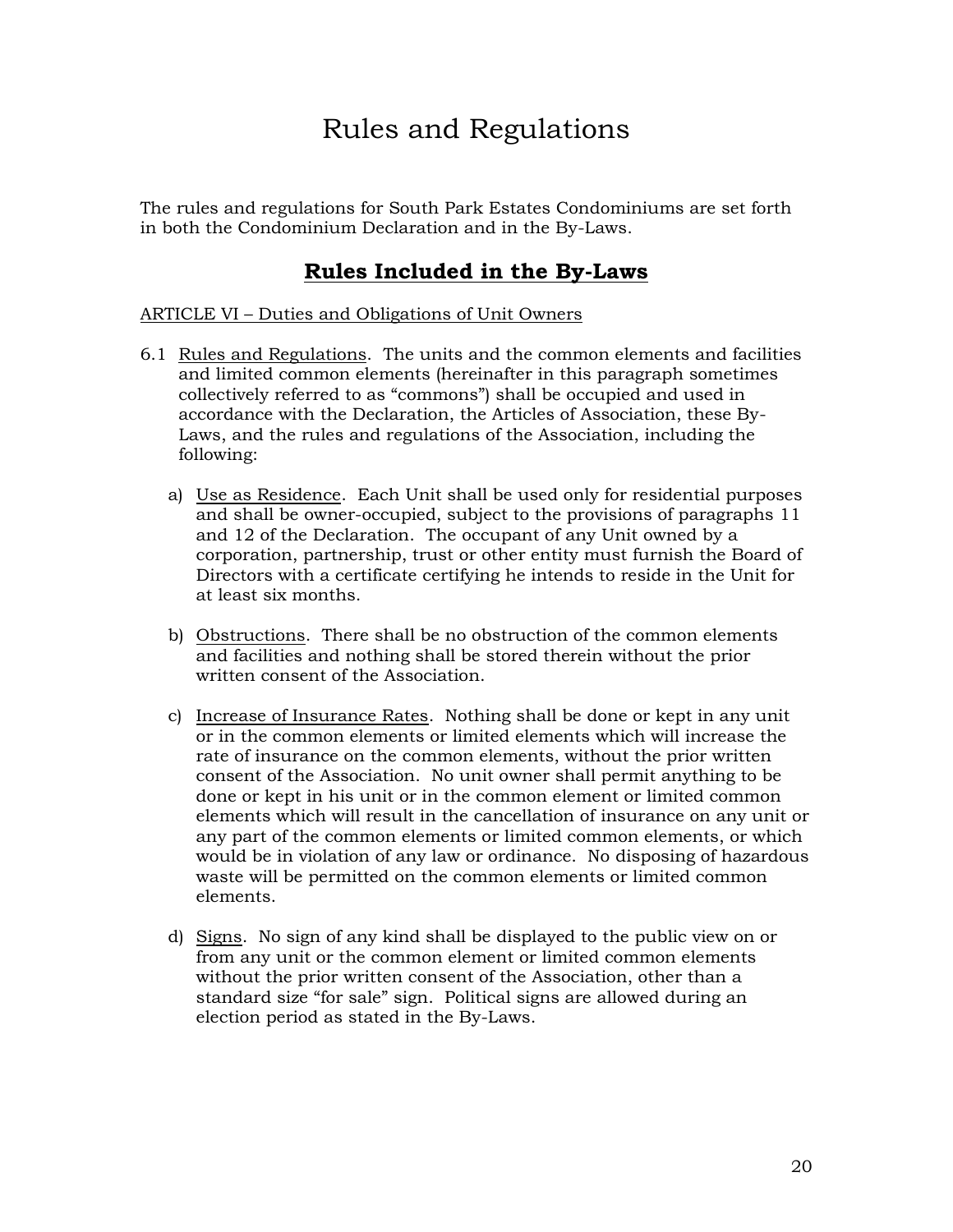- e) Animals. No animals, livestock, or poultry of any kind shall be raised, bred or kept on the Property, except that each unit may keep common household pets such as fish, canaries, parakeets, provided that they are not kept, bred or maintained for any commercial purposes, and no more than one (1) animal consisting of one (1) cat or one (1) dog weighing less than 20 pounds. The above provisions notwithstanding, a unit owner may keep an animal weighing more than 20 pounds if (1) the unit owner owns the animal at the time they purchase the unit; and (2) the Board of Directors determines, in its discretion, that the animal will not detract from the quiet enjoyment of the condominium by other unit owners. Owners may have additional animals as temporary guests for a period not to exceed two weeks (14 days) provided the total number of pets does not exceed two at any time. These pet guests must comply with all other association rules for animals or have advance approval from the Board. Residents who have two animals as of September 21, 2010, may retain the animals acquired under the old rules, but any replacement must comply with this revised rule. No outside kennels, dog coops or dog houses may be constructed or placed on the common elements, limited common elements or in any garages. Said pets must be on a leash when outside of the units. No pet shall be permitted which causes an unreasonable disturbance. Any pet excrement in common elements shall be removed and properly disposed of immediately by the owner of the unit in which the pet resides. The Association reserves the right to assess unit owners for damages caused by pets to common elements or limited common elements. The Association also reserves the right to insist upon the removal of any pet which causes an unreasonable disturbance.
- f) Noxious Activity. No noxious or offensive activity shall be carried on in any units or in the commons, nor shall anything be done therein which may be or become an annoyance or nuisance to others.
- g) Alteration, Construction or Removal. Nothing shall be altered or constructed in or removed from the common elements and facilities, except upon the written consent of the Association.
- h) Parking. No vehicle shall be parked in such manner as to impede or prevent ready access to any entrance to or exit from a building or driveway area. Any traffic flow markings and signs regulating traffic or parking on the premises shall be strictly observed. The Board of Directors reserves the right to prohibit overnight parking on any limited common element. City of Neenah parking regulations must be observed on City streets.
- i) Wiring. No wiring for electrical or telephone purposes, or for any other purpose, shall be installed in any unit or the common elements and facilities nor shall any television or radio antennae, satellite dishes or any type machines or air conditioning units be installed, either on the exterior of any unit including any part of any balconies, or that protrude through the walls or the roof of any unit, except as may be expressly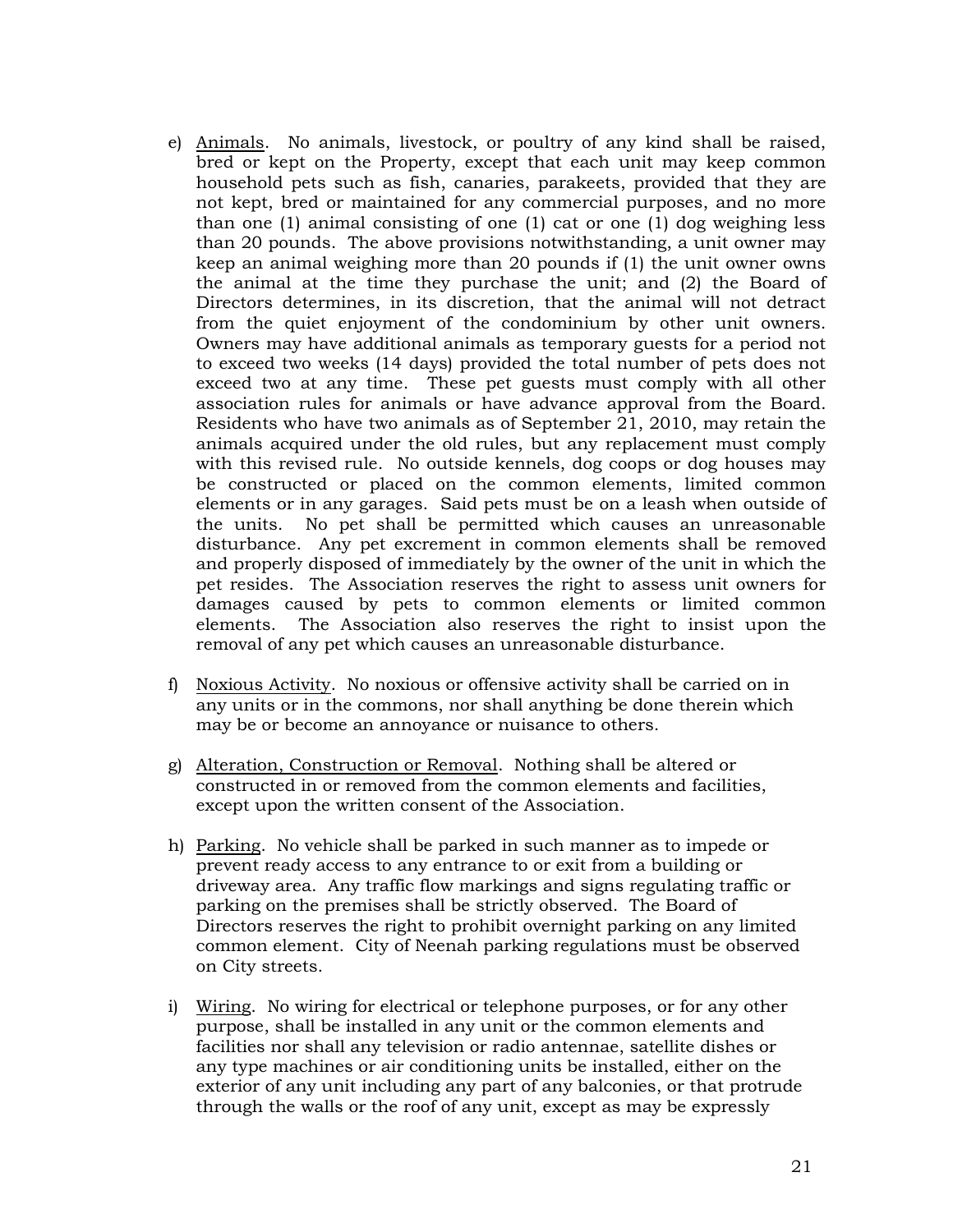authorized by the Association. No electrical equipment will be allowed that interferes with the television reception of other unit owners.

- j) Trash Disposal. Disposal of garbage and trash shall be only by the use of garbage disposal units and by garbage cans or suitable plastic garbage bags. Said garbage cans and garbage bags as required by the City of Neenah. Said garbage cans and garbage bags shall at all times be stored in the garage except for placement outside of the unit on the day of or the evening before that disposal pickup is made. All empty containers shall be collected and moved inside the unit on the same day garbage is picked up.
- k) Terraces. The terraces, decks and patios shall be used only for the purposes intended and shall not be used for hanging garments or other articles or for cleaning rugs, household articles or other items. Patios may be used for the purposes of outdoor cooking; however, it is understood that said cooking equipment shall be stored out of sight or shall be covered when not in use.
- l) Storage Liability. The Association assumes no liability for, nor shall it be liable for, any loss or damage to articles stored in any common element or other storage area.
- m) Recreation Vehicles. No camper, travel trailer, motor home, boat trailer, personal watercraft, ATV, snowmobile, or ice shanty shall be allowed to be parked or stored on common elements or limited common elements without permission of the Association, which shall not be unreasonable withheld.
- n) Conflict. The above rules and regulations, and those which may be hereafter adopted by the Association, are in addition to the Declaration, and the documents, contracts, declarations, and easements set forth in the Declaration, and in the event of a conflict, the Declaration and contracts, declarations, and easements set forth and reference therein shall govern.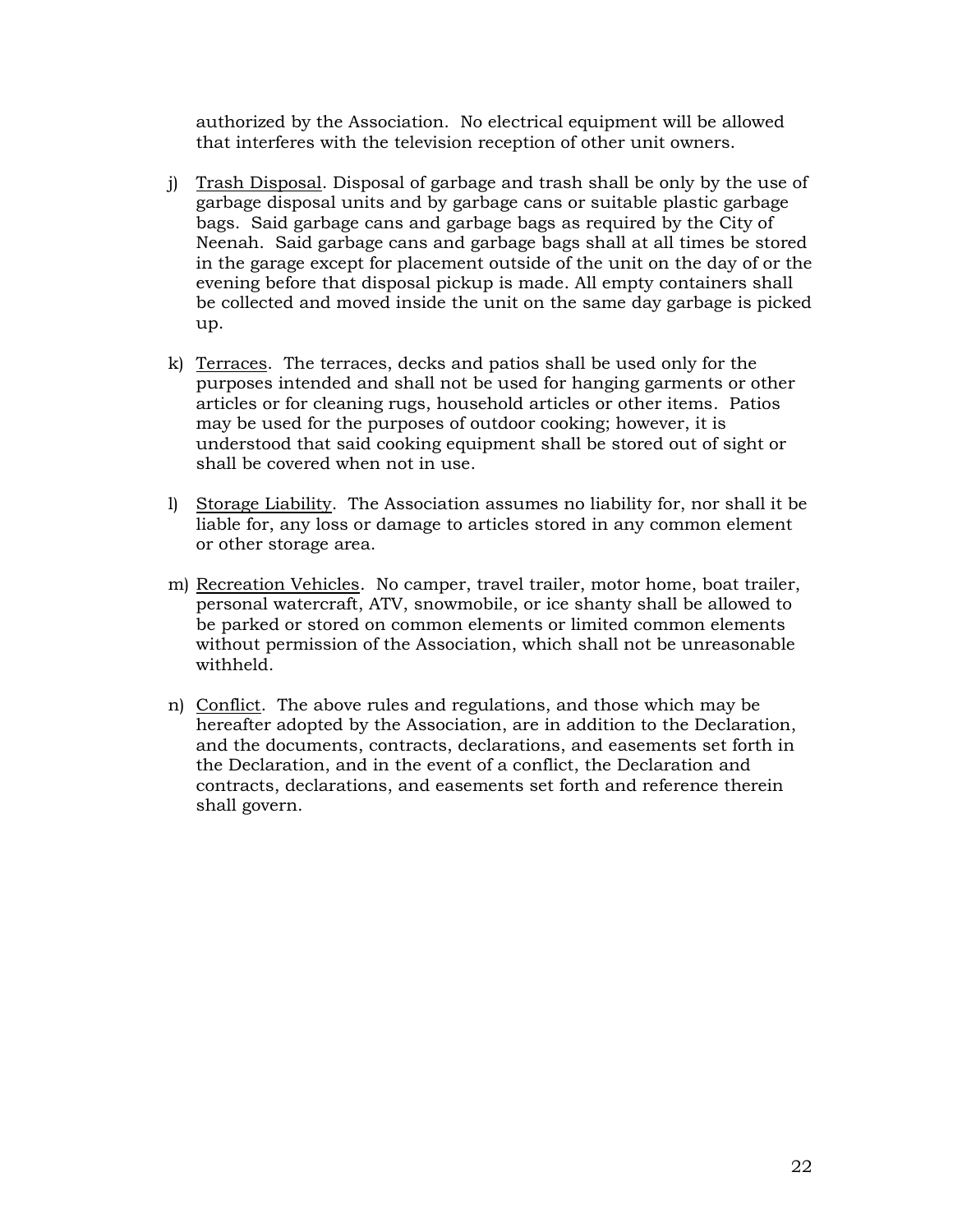### **SCHEDULE A OF THE BY-LAWS**

### **OF**

### SOUTH PARK ESTATES CONDOMINIUM OWNERS ASSOCIATION ("Association) (with changes through September 21, 2010)

#### INITIAL RUTES AND REGULATIONS OF THE ASSOCIATION

- l. VEHICLES AND PARKING
	- A. Overhead garage door must be closed when not in use for ingress and egress.
	- B. Guest parking is permitted in the host's driveway and on the streets if it does not affect access to any driveway or walkway and is not otherwise prohibited by the Association or by the City of Neenah.
	- C. No commercial vehicle, motor home, recreational vehicle, boat or trailer is allowed on the condominium premises unless it is parked inside of a garage.
	- D. Vehicles are not permitted on patios or grass areas. The term "vehicles" includes cycles, bikes ATV's, jet skis, boats and snowmobiles.

#### II. PET CONTROL

- A. All pets must be walked on a leash.
- B. The owner of each pet is responsible for immediately cleaning any dirt or soilage caused by the pet in any developed area. Cat litter must be placed in a plastic bag, securely tied.
- C. Landscape damage caused by a resident's pet(s) will be repaired at the expense of the unit owner involved.
- D. The leash used to tether pets must be kept to a reasonable length so as not to become a nuisance to other residents or their guests. (Pets may only be tethered in the rear of the units.)
- E. Dogs must not be left unattended in the garage or on the common areas.
- F. A unit owner is responsible for the pets of anyone living in or visiting his/her unit.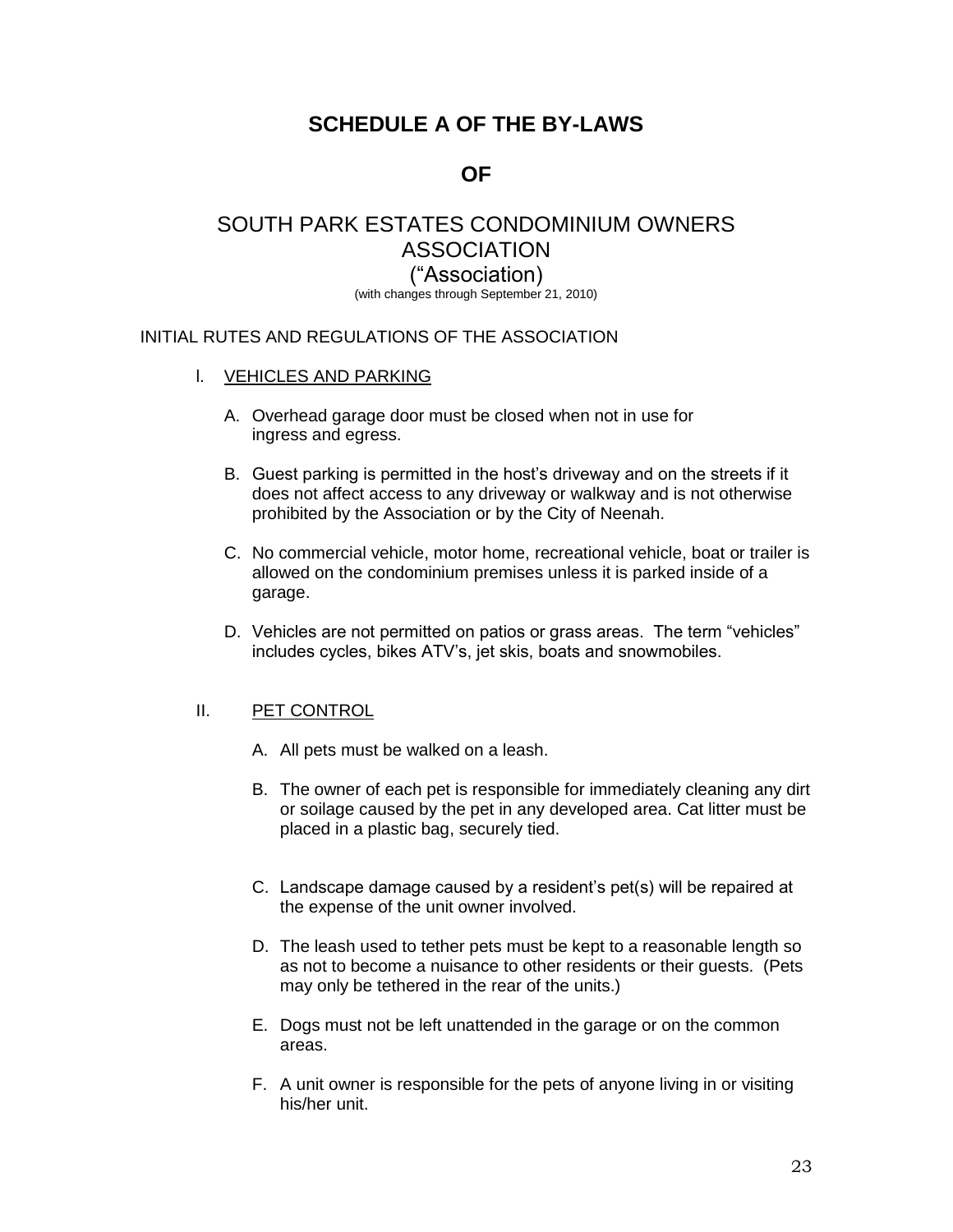G. No pet shall be allowed to create a noise nuisance on the condominium premises.

#### III. GARBAGE AND REFUSE

- A. Garbage must be kept in the garage, except when set out for pickup.
- B. Garbage & Recycling materials must be in compliance with City of Neenah Regulations.
- C. Garbage can be put out at designated area only after dusk the night before a pick-up day or on the day of pick-up and promptly put away after pick up.

#### IV. GENERAL USE AND OCCUPANCY

- A. No unit owner or occupant shall, except in specifically designated storage areas, place, store or maintain objects of any kind in the walkways, grounds, or other common areas.
- B. Every unit owner or occupant shall observe all laws, ordinances, rules and regulations now or hereafter enacted by either the State of Wisconsin, the City of Neenah, or adopted by the Association.
- C. Common walks, lawns, and other common areas and facilities shall be kept free from rubbish, debris, and other unsightly materials and shall not be obstructed, littered, defaced, or misused in any manner.
- D. No outdoor clothes lines may be erected and nothing shall be hung or exposed on any part of the common areas and facilities of limited common areas except as approved in WRITING by the Board of Directors.
- E. A unit owner or occupant shall not cause or permit anything to be hung or displayed on the outside windows or placed on the outside walls of his/her unit, and no sign, awning, shutter, or antenna shall be affixed to or placed on the exterior walls or roof, or any part thereof, without the prior consent of the Association, except signs used by the Declarant, or his agent, to advertise the sale of the unit.
- F. Unit owner or occupant shall not do any work which would jeopardize the soundness of safety of the property, or reduce the value thereof, or impair any easement.
- G. A unit owner or occupant shall be liable for the expense of any maintenance, repair, or replacement to the common areas and facilities rendered necessary by his negligence or by that of any member of his family or his or their guests, employee, agents or lessees.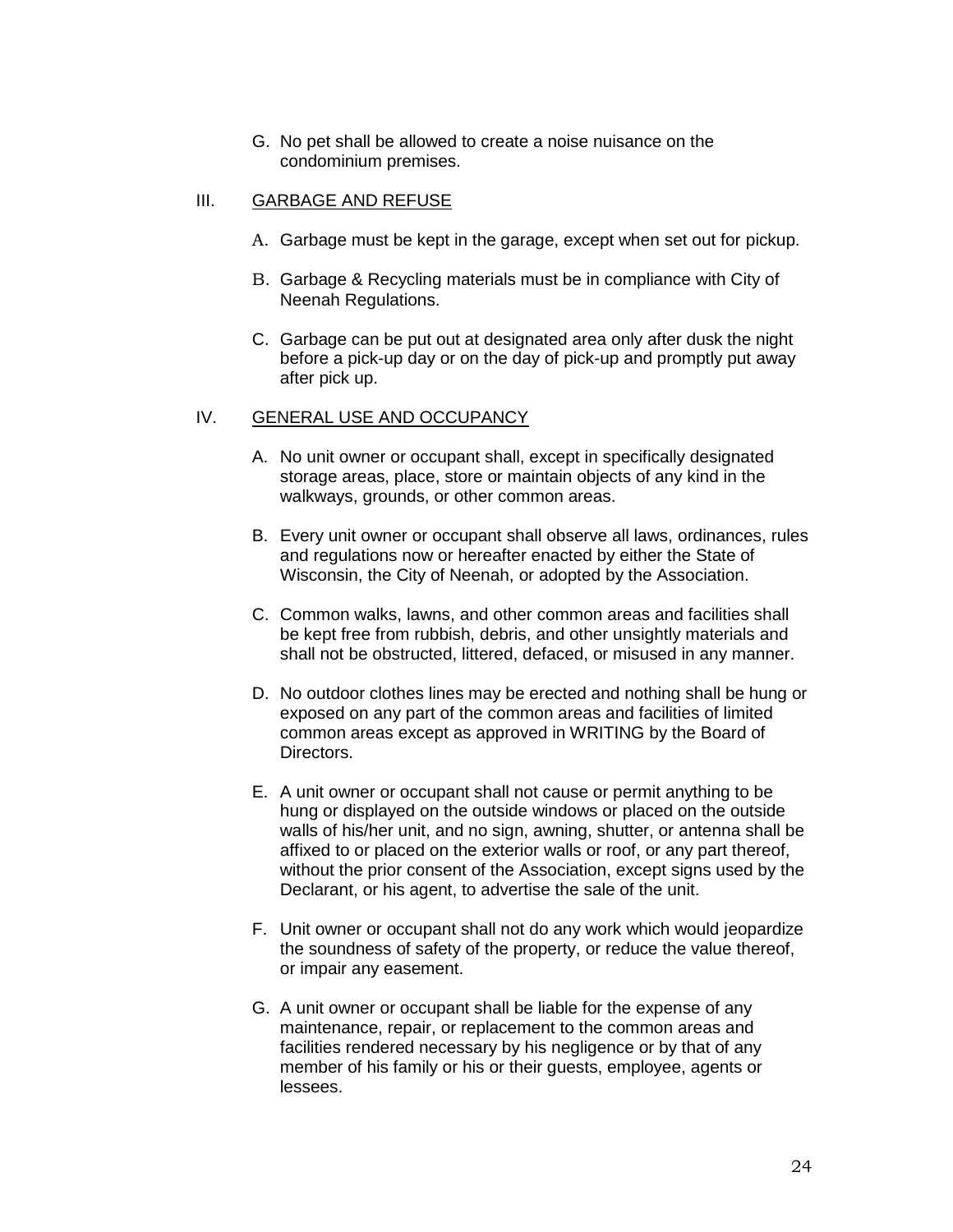- H. A unit owner or occupant shall not paint or otherwise decorate or adorn or change the appearance of the patio to which said unit owner has exclusive use and possession.
- I. No exterior structural or landscaping changes or alterations shall be made in any unit without prior written consent of the Board of Directors.

#### V. MAINTENANCE PERSONNEL

- A. All employees of the Association are hired by and remain under the direction of the Board of Directors. They are all assigned to specific duties and may do no other work unless they have a work order issued by the Board of Directors.
- B. Should outsiders by authorized to make repairs of any kind within a unit during the owner's or occupant's absence, it is necessary that the Board of Directors be advised, IN WRITING, indicating that entry to the unit is authorized.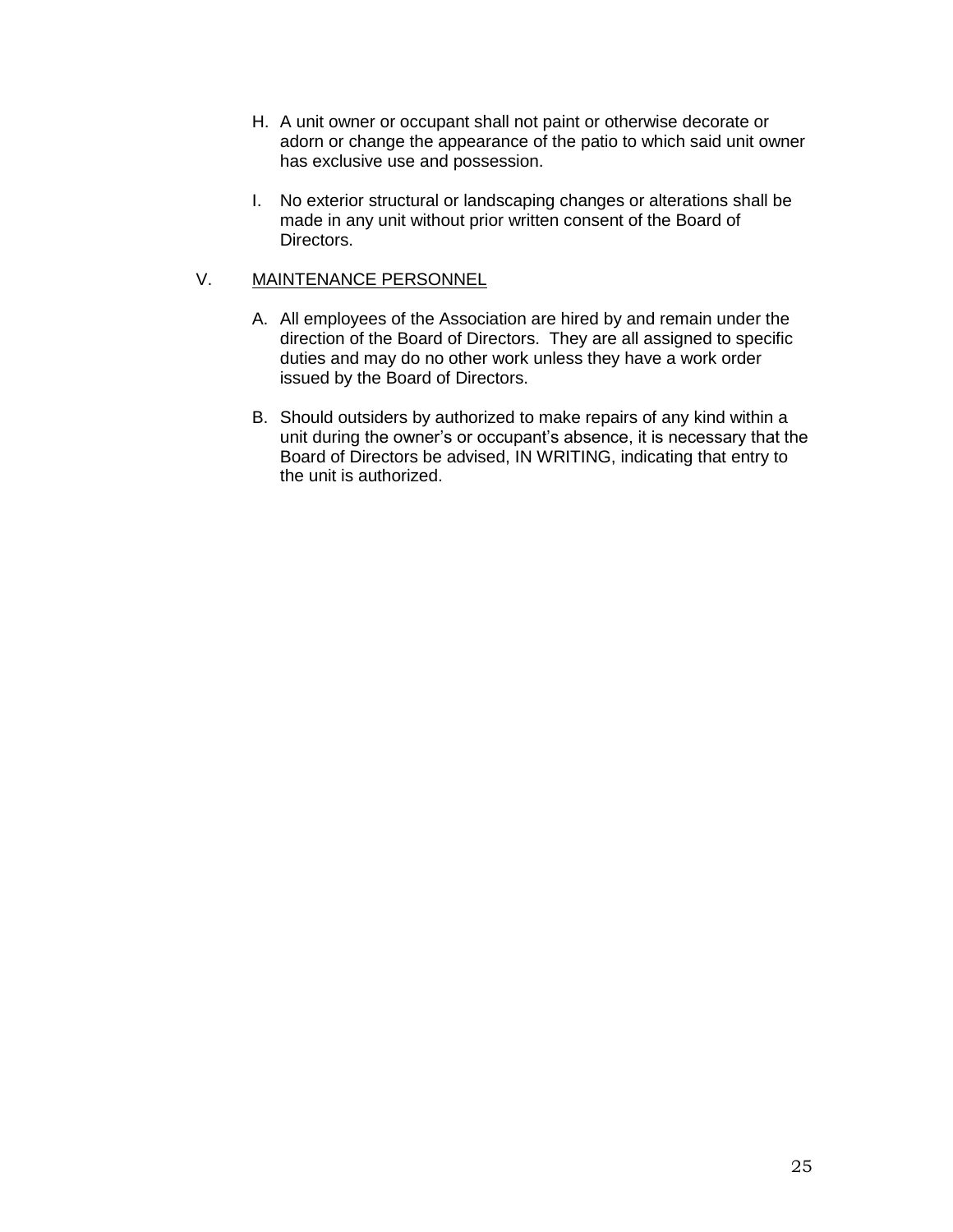### MAINTENANCE RESPONSIBILITIES

The following list of maintenance items is intended to clarify whether the Association or the unit owner is responsible for the maintenance of specific items.

| <b>Maintenance Item</b>                                  | <b>Association</b>      | Owner       |
|----------------------------------------------------------|-------------------------|-------------|
| Air Conditioners                                         |                         | x           |
| <b>Basement Floor Repairs</b>                            | X                       |             |
| Chimney                                                  | X                       |             |
| Doorbell                                                 |                         | X           |
| Storm Doors & Screen Walls (non-standard items)          |                         | X           |
| Interior Door Repairs, includes door between garage      |                         | X           |
| and unit                                                 |                         |             |
| Doors, Exterior                                          | X                       |             |
| Door/Window Screens                                      |                         | X           |
| Driveway Repairs                                         | X                       |             |
| Dryer Ducts and Vents                                    |                         | X           |
| Egress Windows (non-standard item)                       |                         | X           |
| Fireplace                                                |                         | $\mathbf X$ |
| Foundation Wall Repairs                                  | X                       |             |
| Furnace                                                  |                         | X           |
| Garage Door Panels                                       | X                       |             |
| Garage Door Track & Weather Stripping                    |                         | X           |
| Garage Door Opener, Transmitter & Outside Key Pad        |                         | X           |
| Garage Floor                                             |                         | X           |
| <b>Gutters and Downspouts</b>                            | X                       |             |
| Insects, exterior                                        | $\mathbf X$             |             |
| Insects, interior                                        |                         | X           |
| Lawn Care (mowing, fertilizing, weed control)            | X                       |             |
| Landscape Maintenance (including trees and shrubs)       | X                       |             |
| Lighted Address Sign (includes bulb replacement)         | X                       |             |
| Exterior Front Light Fixtures @ entry & garage           | $\overline{\mathbf{X}}$ |             |
| Locks On Doors                                           |                         | X           |
| Mud jacking of Service Walks, Driveways & Patios         | X                       |             |
| Patio/Deck Repairs (Does not include upgrades by owners) | X                       |             |
| Exterior Patio/Deck Light Fixture                        | $\overline{\mathbf{X}}$ |             |
| Motion Sensor Lights (owner installed)                   |                         | X           |
| Front Service Walk Repairs                               | $\mathbf x$             |             |
| Rodent Control, exterior                                 | X                       |             |
| Rodent Control, interior                                 |                         | X           |
| Roof Leaks                                               | $\mathbf x$             |             |
| Sewer Backup, outside unit                               | X                       |             |
| Siding Repairs                                           | X                       |             |